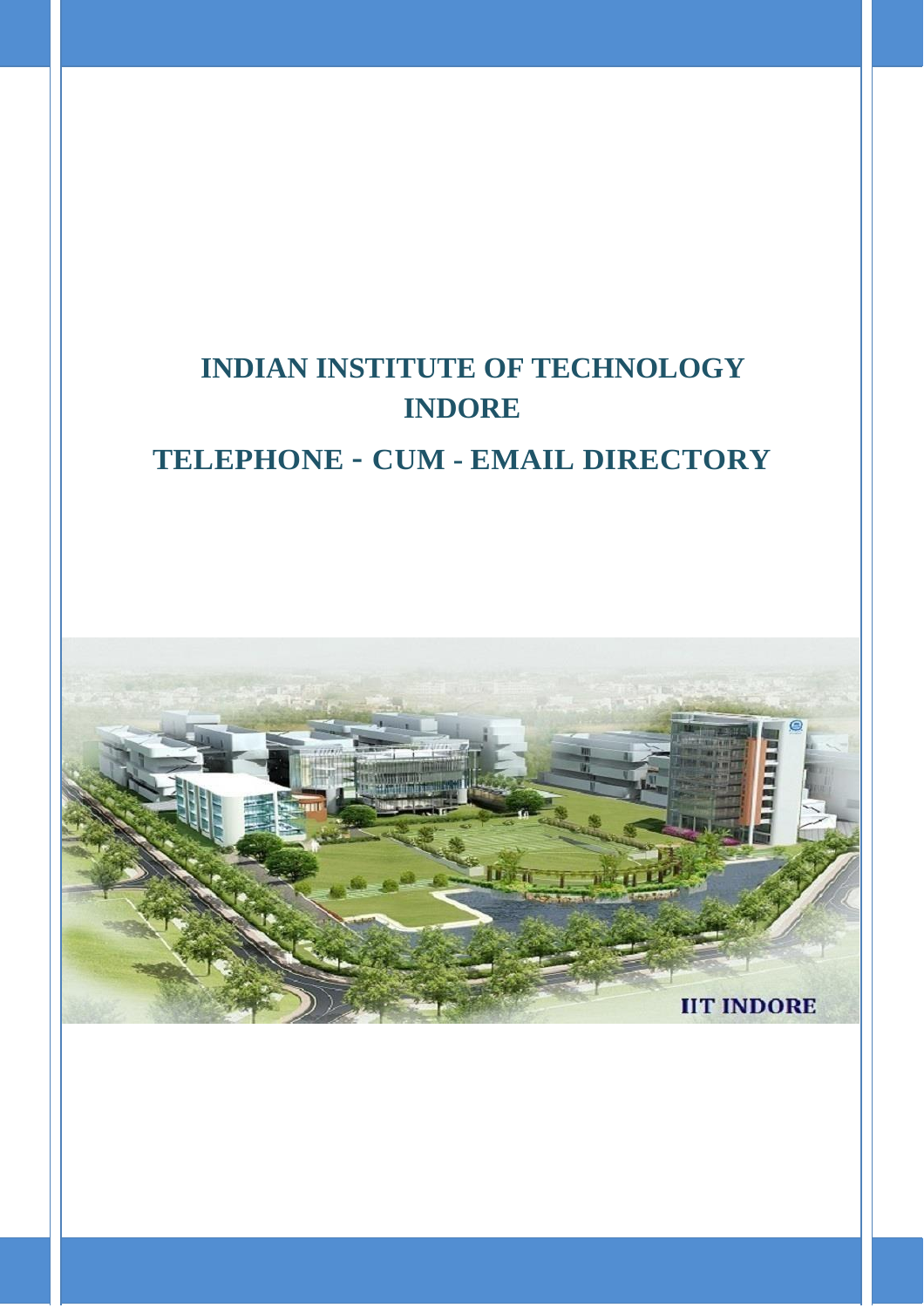## INDEX

| S. No.          | <b>Name of Department/Section</b>                            | Page No.        |
|-----------------|--------------------------------------------------------------|-----------------|
| 1               | <b>Information Desks</b>                                     | 01              |
| $\overline{2}$  | <b>Emergency Contact Numbers</b>                             | 01              |
| 3               | Director's Office                                            | 01              |
| $\overline{4}$  | Deans' Office                                                | $01-02$         |
| 5               | Registrar's Office                                           | 02              |
| 6               | <b>Administration Section</b>                                | 03              |
| $\tau$          | Recruitment Cell                                             | 03              |
| 8               | Finance & Accounts Section                                   | 03              |
| 9               | Research & Development Section                               | 03              |
| 10              | Material Management Section                                  | 03-04           |
| 11              | <b>Central Stores</b>                                        | 04              |
| $\overline{12}$ | <b>Academic Section</b>                                      | 04              |
| 13              | <b>CIIEIR Office</b>                                         | 04              |
| 14              | <b>Internal Audit Cell</b>                                   | $04-05$         |
| 15              | <b>Centre of Advanced Electronics</b>                        | 05              |
| 16              | Placement Cell                                               | 05              |
| $\overline{17}$ | <b>System Admin Wing</b>                                     | $\overline{05}$ |
| 18              | <b>Infrastructure Development Office</b>                     | $05-06$         |
| $\overline{19}$ | Housekeeping Section                                         | 06              |
| 20              | <b>Dispatch Section</b>                                      | 06              |
| 21              | <b>Transport Section</b>                                     | 06              |
| 22              | <b>Security Section</b>                                      | 06              |
| 23              | <b>Health Centre</b>                                         | $06-07$         |
| 24              | <b>Student Affairs</b>                                       | 07              |
| 25              | <b>Faculty Affairs</b>                                       | 07              |
| 26              | <b>Hospitality Section</b>                                   | 07              |
| $\overline{27}$ | <b>Counselling Cell</b>                                      | 07              |
| 28              | Central Library                                              | 07              |
| 29              | Hall of Residence (Hostel)                                   | $07-08$         |
| 30              | <b>Guest House</b>                                           | 08              |
| 31              | Department of Computer Science & Engineering                 | 08-09           |
| 32              | Department of Electrical Engineering                         | 09              |
| 33              | Department of Mechanical Engineering                         | 10              |
| $\overline{34}$ | Department of Civil Engineering                              | 11              |
| 35              | Department of Metallurgy Engineering and Material Science    | $11 - 12$       |
| 36              | Department of Biosciences & Biomedical Engineering           | 12              |
| $\overline{37}$ | School of Humanities and Social Sciences                     | $12-13$         |
| $\overline{38}$ | Department of Astronomy, Astrophysics, and Space Engineering | $\overline{13}$ |
| 39              | Department of Chemistry                                      | $13-14$         |
| 40              | Department of Physics                                        | 14              |
| 41              | Department of Mathematics                                    | $14-15$         |
| 42              | Central Workshop                                             | $\overline{15}$ |
| 43              | <b>International Relations Office</b>                        | $\overline{15}$ |
| 44              | Alumni and Corporate Relations                               | 15              |
| 45              | Mechanical Engineering Lab                                   | $15-16$         |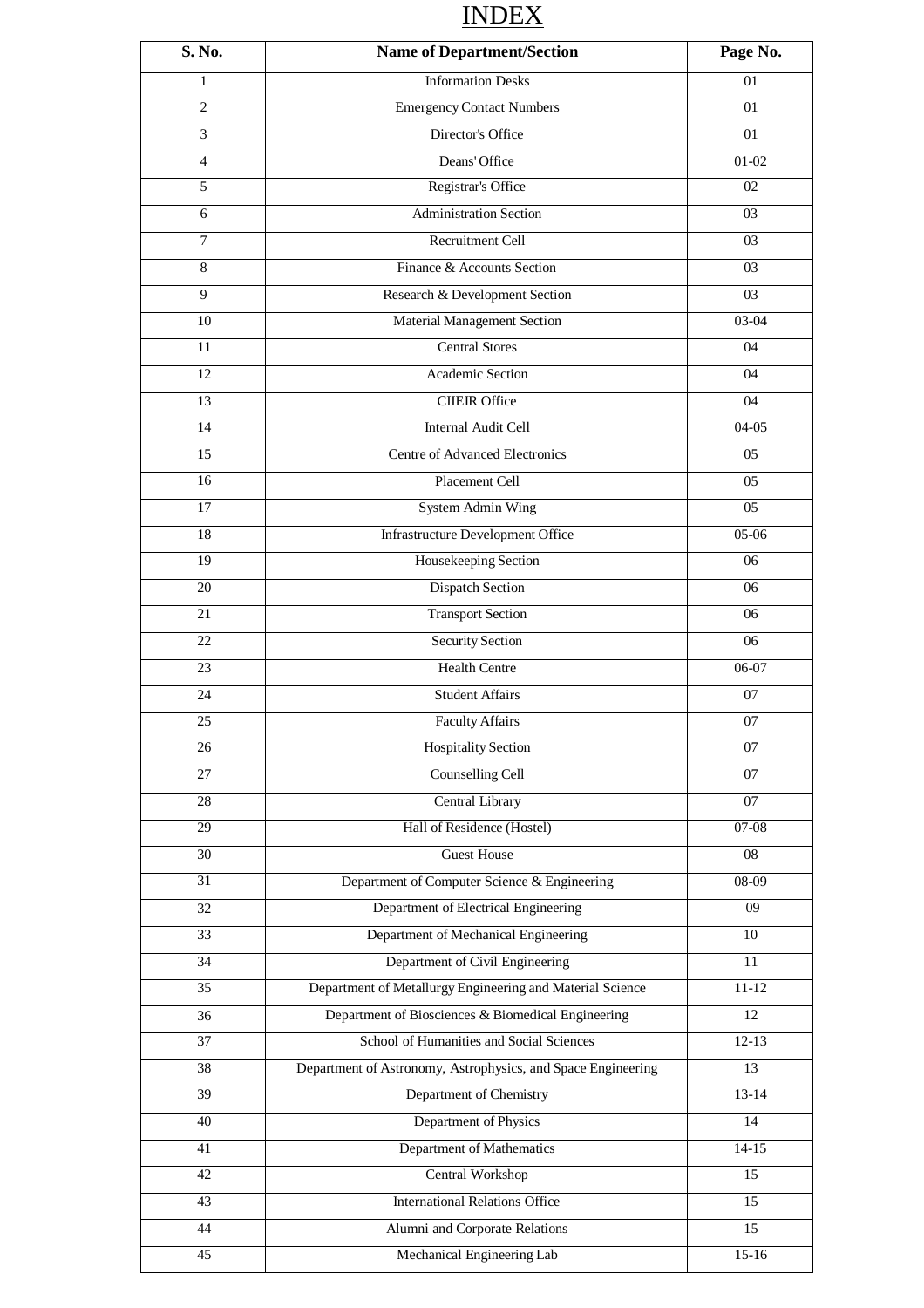| 46 | Computer Science & Engineering Lab                | 16      |
|----|---------------------------------------------------|---------|
| 47 | Electrical Engineering Lab                        | 16      |
| 48 | Chemistry Lab                                     | 16      |
| 47 | SIC Lab                                           | 16      |
| 48 | Others Lab                                        | $16-17$ |
| 49 | Center of Futuristic Defense and Space Technology | 17      |
| 50 | Creche Nursery School                             | 17      |
| 51 | KV Cell                                           | 17      |
| 52 | TEQIP/QIP Office                                  | 17      |
| 53 | Other Utilities / Food Outlets                    | 17      |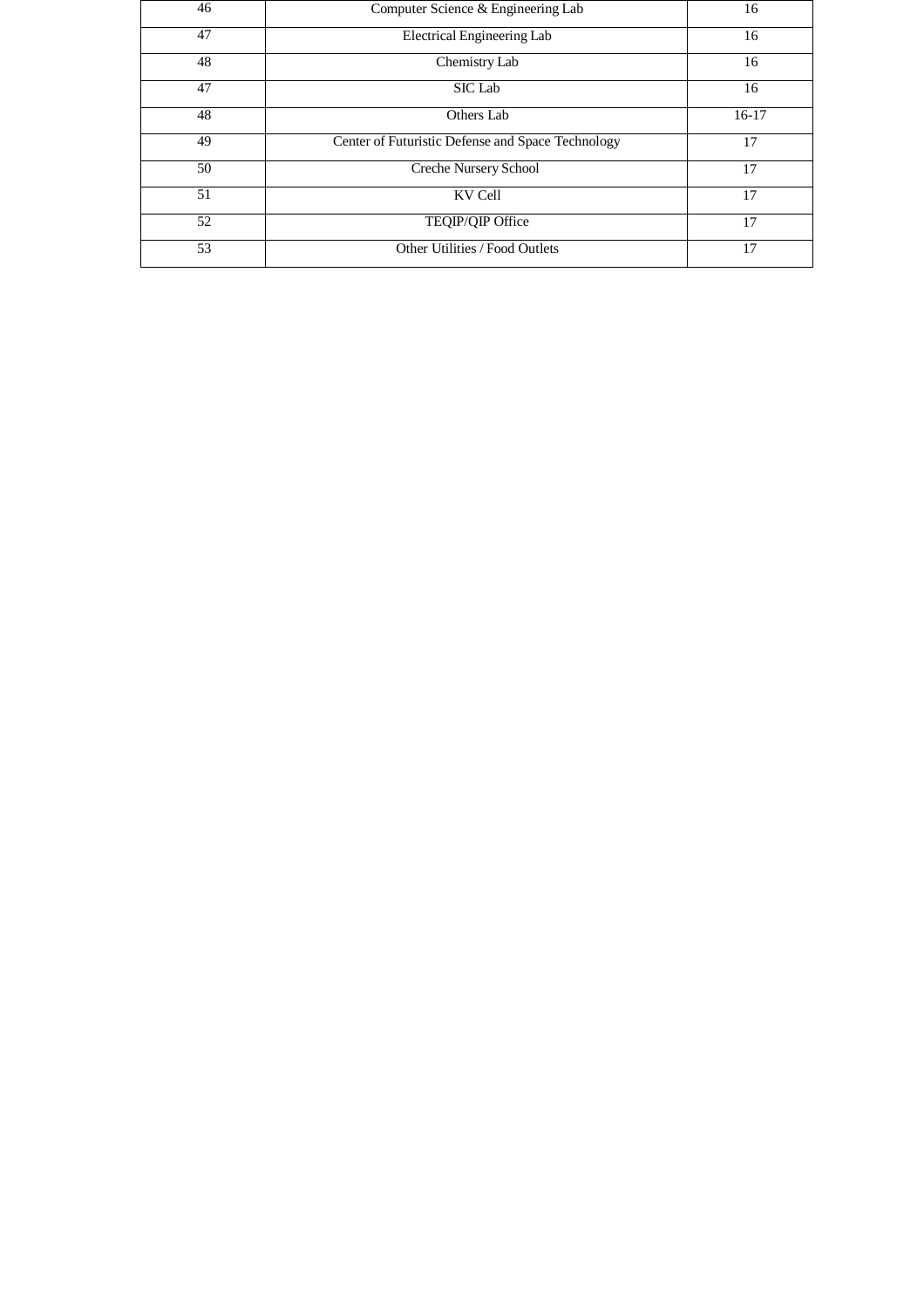

## **INDIAN INSTITUTE OF TECHNOLOGY INDORE**

### **Directory of Telephone Numbers and E-mailIDs**

#### **Outside users must dial 0731-660XXXX and after getting intimation from automated system dial desired four (4) digit extension numbers.**

|                                                      | <b>INFORMATION DESKS</b> |                                              |
|------------------------------------------------------|--------------------------|----------------------------------------------|
| <b>Location of Campus</b>                            | <b>Extension No.</b>     | <b>Email-id</b>                              |
| Admissions / Academics                               | 3577                     | tapesh@iiti.ac.in/<br>$a$ oaa $@$ iiti.ac.in |
| Hall of Residence Office                             | 3462                     | hostel@iiti.ac.in                            |
| Recruitment (Teaching)                               | 3556                     | fac.recruit@iiti.ac.in                       |
| Recruitment (Non-Teaching)                           | 3178                     | recruitmentcell@iiti.ac.in                   |
| Tender & Procurement                                 | 3546/3551                | $d$ rmm@iiti.ac.in                           |
| Tender on Infrastructure<br>Development Office/works | 3465                     | atulk@iii.ac.in                              |

|                                             |                             | <b>Extension No. /</b> |
|---------------------------------------------|-----------------------------|------------------------|
| <b>Location</b>                             | <b>Contact Person</b>       | <b>Contact No.</b>     |
| <b>Emergency Control Room</b>               | CCTV In-Charge              | 3117/9589518290        |
| Security Control Room                       | Gate No. 1 Security         | 3524/9589518299        |
| Security Supervisor                         | On duty Security Supervisor | 6265224771             |
| Helium Building                             | Security Guard              | 3401                   |
| Dr. A.P.J. Abdul Kalam Hall of<br>Residence | <b>Security Guard</b>       | 3483                   |
| Dr. J. C. Bose Hall of Residence            | <b>Security Guard</b>       | 3460                   |
| CV Raman Hall of Residence                  | Security Guard              | 3511                   |

| SI.<br>No.     | <b>Name</b>                        | <b>Designation/Office</b>                                      | <b>Extension No.</b><br>(R-Residence) | Email-id               |
|----------------|------------------------------------|----------------------------------------------------------------|---------------------------------------|------------------------|
|                |                                    | <b>DIRECTOR'S OFFICE</b>                                       |                                       |                        |
|                | Professor Suhas S. Joshi           | Director                                                       | 3111                                  | director@iiti.ac.in    |
| $\overline{c}$ | Mr. Rajan Thomas                   | <b>Assistant Registrar</b>                                     | 3112                                  | ardo@iiti.ac.in        |
|                |                                    | Telefax                                                        | 3110                                  |                        |
| 3              | Ms. Shagufta Rahim                 | <b>Section Officer</b>                                         | 3109                                  | shagufta@iiti.ac.in    |
|                |                                    | Telefax                                                        | 3121                                  |                        |
| 4              | Mr. Sudhir Mhaske                  | Junior Attendant (Multi Skilled) Grade-I                       | 3114                                  | smhaske@iiti.ac.in     |
|                |                                    | <b>DEANS' OFFICE</b>                                           |                                       |                        |
|                | Dr. Devendra L.<br><b>Deshmukh</b> | Dean of Academic Affairs (DoAA)                                | 3489                                  | doaa@iiti.ac.in        |
| 2              | Professor Ram Bilas Pachori        | Associate Dean of Academic Affairs<br>(UG programme)           | 3273                                  | adoaa-ug@iiti.ac.in    |
| 3              | Dr. Eswara Prasad<br>Korimilli     | Associate Dean of Academic Affairs<br>(PG & PhD programme)     | 3280/5102                             | adoaa-pg@iiti.ac.in    |
| 4              | Dr. Antony Vijesh                  | Associate Dean of Academic Affairs<br>Academic Infrastructure) | 3320                                  | adoaa-infra@iiti.ac.in |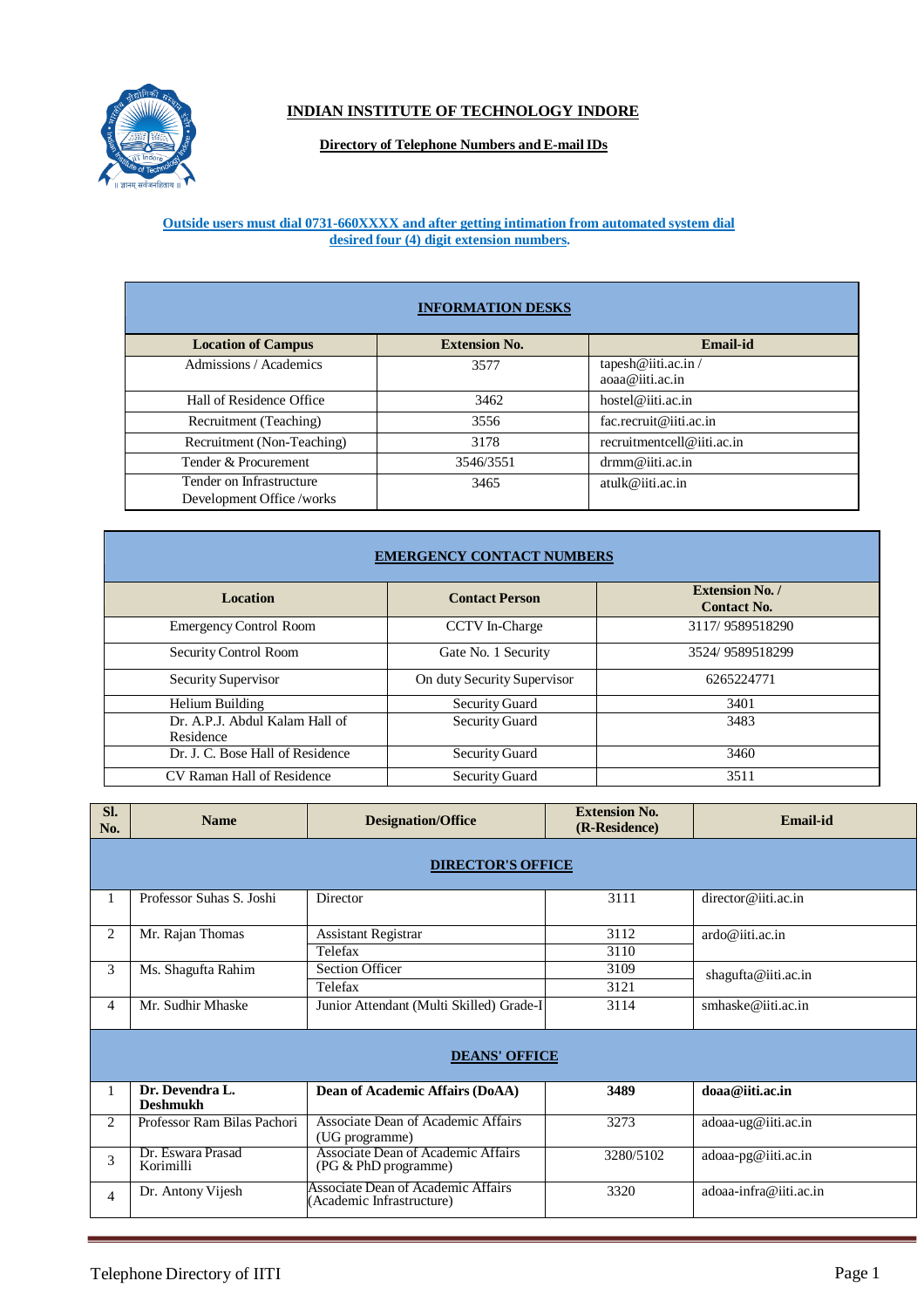| 5      | Mr. Tapesh Parihar                          | Junior Superintendent (Office of<br>DoAA)             | 3577             | padoaa@iiti.ac.in<br>tapesh@iiti.ac.in                  |
|--------|---------------------------------------------|-------------------------------------------------------|------------------|---------------------------------------------------------|
| 6      | <b>Professor Pritee Sharma</b>              | <b>Dean of Administration (DoA)</b>                   | 3469             | doa@iiti.ac.in                                          |
| $\tau$ | Dr. Santosh Sattappa<br>Hosmani             | Associate Dean of Administration                      | 3365             | adoa@iiti.ac.in                                         |
| 8      | Ms. Ekta Gupta                              | Junior Superintendent (Office of DoA)                 | 3178             | doaoffice@iiti.ac.in<br>ektav@iiti.ac.in                |
| 9      | Dr. Amod C. Umarikar                        | <b>Associate Dean of Faculty</b><br>Affairs(ADoFA)    | 3508             | adofa@iiti.ac.in                                        |
| 10     | Commander Sunil Kumar<br>(Retd.)            | Joint Registrar Faculty Affairs                       | 3509             | drfacultyaffairs@iiti.ac.in                             |
| 11     | Mr. Amit Kumar Mishra                       | Junior Technical Superintendent<br>(Office of DoFA)   | 3556             | padofa@iiti.ac.in<br>amitkm@iiti.ac.in                  |
| 12     | <b>Professor Avinash</b><br><b>Sonawane</b> | <b>Dean, International Relations</b>                  | 3357/3370        | doiao@iiti.ac.in                                        |
| 13     | Dr. Raghunath Sahoo                         | Associate Dean, International Relations               | 3329             | adoiao@iiti.ac.in                                       |
| 14     | Mr. Suresh Chandra Thakur                   | <b>Assistant Registrar International</b><br>Relations | 3547             | aroutreach@iiti.ac.in                                   |
| 15     | Mr. Rajan Thomas                            | <b>Assistant Registrar International</b><br>Relations | 3112             | ariao@iiti.ac.in                                        |
| 17     | Mr. Vinay Kumar                             | Manager (Office of DoIA)                              | 3479             | vinaykumar@iiti.ac.in                                   |
| 18     | <b>Professor Manish Kumar</b><br>Goyal      | <b>Dean of Infrastructure</b><br>Development (DoID)   | 3288             | doid@iiti.ac.in                                         |
| 19     | Dr. Guru Prakash                            | Associate Dean of Infrastructure<br>Development-I     | 3215             | adoid1@iiti.ac.in                                       |
| 20     | Ms. Chainika Malhotra                       | Junior Superintendent (Office of DoID)                | 3361             | chainika@iiti.ac.in<br>office-doid@iiti.ac.in           |
| 21     | Professor I A Palani                        | Dean of Research & Development<br>(DoR&D)             | 3232             | dord@iiti.ac.in                                         |
| 22     | Professor Ruchi Sharma                      | Associate Dean (R&D) - I                              | 3587             | adord1@iiti.ac.in                                       |
| 23     | Dr. Bodhisatwa<br>Mazumdar                  | Associate Dean (R&D) - II                             | 3249             | adord2@iiti.ac.in                                       |
| 24     | Mr. K.V. Srinivasulu                        | Junior Superintendent (Office of<br>DoR&D)            | 3123             | rndoffice@iiti.ac.in<br>kvsrinivasulu@iiti.ac.in        |
| 25     | Dr. Srivathsan Vasudevan                    | Dean of Student Affairs (DoSA)                        | <b>3269/3410</b> | dosa@iiti.ac.in                                         |
| 26     | Dr. Sanjeev Singh                           | <b>Associate Dean of Student Affairs</b>              | 3283             | adosa@iiti.ac.in                                        |
| 27     | Commander Sunil Kumar<br>(Retd.)            | Joint Registrar (Student Affairs)                     | 3559             | drsa@iiti.ac.in                                         |
| 28     | Mr. Neeraj Kumar Soni                       | Junior Superintendent (Office of DoSA)                | 3468             | managerstudentaffairs@iiti.ac.in<br>neerajks@iiti.ac.in |
| 29     | <b>Professor Anand Parey</b>                | Dean, Alumni and Corporate<br><b>Relations (ACR)</b>  | 3339             | dorg@iiti.ac.in                                         |
| 30     | Mr. Pradeep Agarwal                         | Joint Registrar Alumni and Corporate<br>Relations     | 3481             | $irrg@$ iiti.ac.in                                      |
| 31     | Ms. Jaya Vakade                             | Section Officer (Office of DoACR)                     | 3122             | dorgoffice@iiti.ac.in                                   |
|        |                                             | <b>REGISTRAR'S OFFICE</b>                             |                  |                                                         |
| 1      | Mr. Siba Prasad Hota                        | Registrar I/c                                         | 3518             | registrar@iiti.ac.in                                    |
| 2      | Mr. Rajesh Thakre                           | Junior Assistant                                      | 3535             | registrar.secretary@iiti.ac.in                          |
|        |                                             |                                                       |                  | rthakre@iiti.ac.in                                      |
|        |                                             | Fax                                                   | 3534             |                                                         |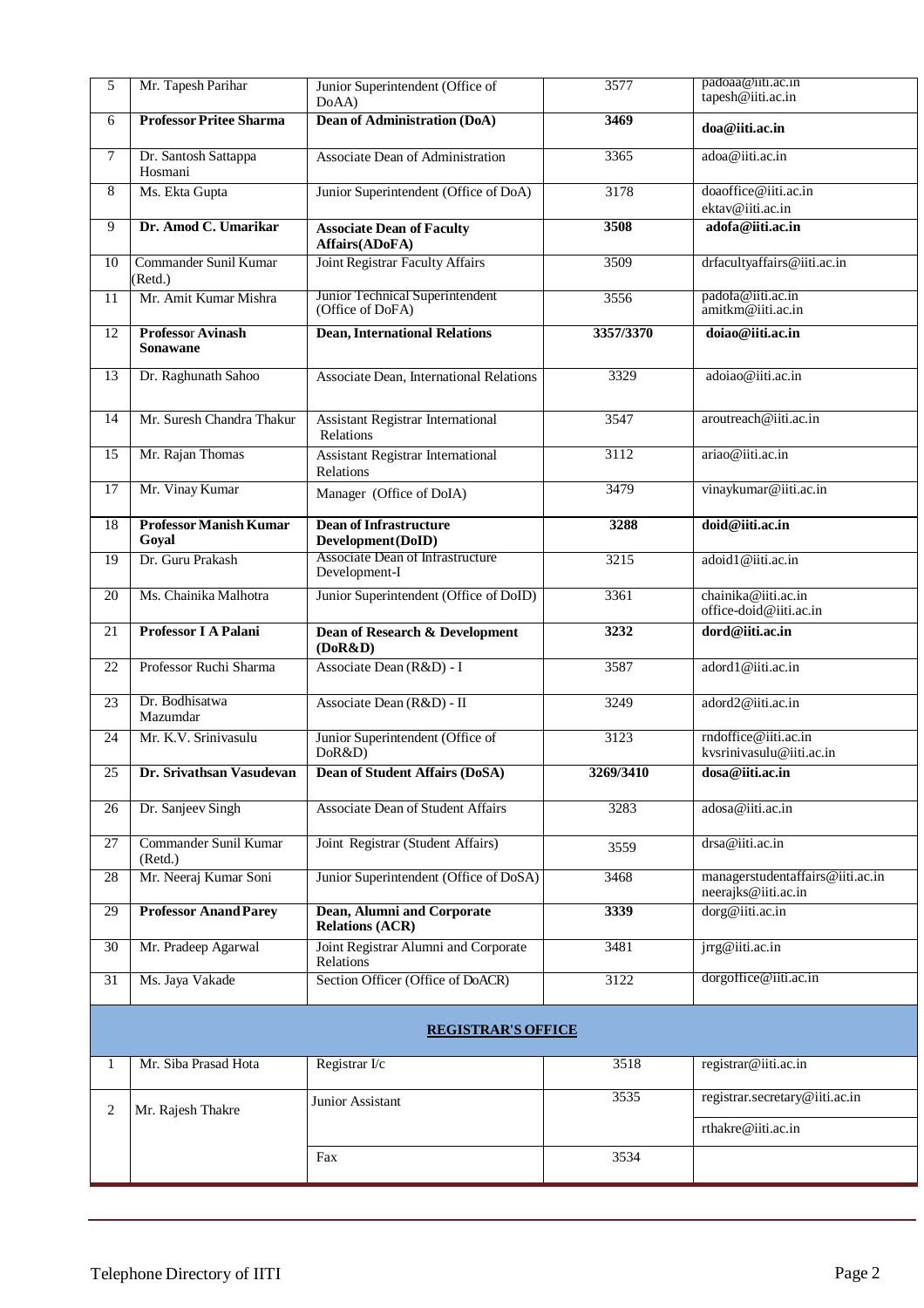|                |                               | <b>ADMINISTRATION SECTION</b>             |                          |                            |
|----------------|-------------------------------|-------------------------------------------|--------------------------|----------------------------|
| 1              | Mr. T. Satyanarayana          | Joint Registrar (On Deputation)           | $\overline{\phantom{a}}$ | $\blacksquare$             |
| 2              | Mr. Suresh Chandra Thakur     | <b>Assistant Registrar</b>                | 3547                     | aradmin@iiti.ac.in         |
| 3              | Mr. Deepanshu                 | Junior Superintendent                     | 3537                     | deepanshu@iiti.ac.in       |
| 4              | Mr. Rakesh Jain               | Senior Assistant                          | 3539                     | rakeshj@iiti.ac.in         |
| 5              | Mr. Pankaj Vaskala            | Junior Assistant                          | 3519                     | pankajv@iiti.ac.in         |
| 6              | Mr. Digant Karve              | Senior Assistant                          | 3409                     | digantk@iiti.ac.in         |
|                |                               | <b>RECRUIMENT CELL</b>                    |                          |                            |
| 1              | Mr. Suresh Chandra Thakur     | <b>Assistant Registrar</b>                | 3547                     | aradmin@iiti.ac.in         |
| 2              | Ms. Ekta Gupta                | Junior Superintendent                     | 3178                     | recruitmentcell@iiti.ac.in |
|                |                               | <b>FINANCE &amp; ACCOUNTS SECTION</b>     |                          |                            |
| 1              | Mr. Pradeep Agarwal           | Joint Registrar                           | 3555                     | jrfa@iiti.ac.in            |
| 2              | Mr. Roshan Bhatia             | <b>Section Officer</b>                    | 3342                     | roshanb@iiti.ac.in         |
| 3              | Ms. Neha Jain                 | Senior Assistant                          | 3523                     | nehaj@iiti.ac.in           |
| $\overline{4}$ | Ms. Saba Khan                 | Senior Assistant                          | 3522                     | saba@iiti.ac.in            |
| 5              | Ms. Divya Bangar              | Senior Assistant                          | 3550                     | divya@iiti.ac.in           |
| 6              | Mr. Mayur Bangar              | Senior Assistant                          | 3529                     | bmayur@iiti.ac.in          |
| 7              | Mr. Murali Shankar Nair       | Junior Assistant                          | 3521                     | murali.nair@iiti.ac.in     |
| 8              | Mr. Rahul Geed                | Junior Superintendent                     | 3548                     | jsfas@iiti.ac.in           |
| 9              | Mr. Subhash Verma             | Junior Assistant                          | 3552                     | subhash@iiti.ac.in         |
| 10             | Ms. Shivani Goyal             | Junior Assistant                          | 3588                     | ja2fas@iiti.ac.in          |
| 11             | Mr. Anil Patidar              | Junior Assistant                          | 3532                     | ja1fas@iiti.ac.in          |
|                |                               | <b>RESEARCH &amp; DEVELOPMENT SECTION</b> |                          |                            |
| 1              | Dr. Kumar Gaurav              | <b>Assistant Registrar</b>                | 3586                     | arrnd@iiti.ac.in           |
| 2              | Mr. Amit Kumar                | Junior Assistant                          | 3131                     | amitkumar@iiti.ac.in       |
| 3              | Ms. Nisha Choudhary           | Senior Assistant                          | 3578                     | dm1rnd@iiti.ac.in          |
| 4              | Mr. Ankit Tiwari              | Junior Assistant                          | 3423                     | dm2rnd@iiti.ac.in          |
| 5              | Mr. Yogesh Rathore            | Junior Assistant                          | 3563                     | ja3rnd@iiti.ac.in          |
| 6              | Mr. Chetan Verma              | Junior Assistant                          | 3423                     | ja2rnd@iiti.ac.in          |
| 7              | Mr. Prohit Sahu               | Junior Assistant                          | 3563                     | ja4rnd@iiti.ac.in          |
|                |                               | <b>MATERIAL MANAGEMENT SECTION</b>        |                          |                            |
| 1              | Mr. Siba Prasad Hota          | Joint Registrar                           | 3485                     | drmm@iiti.ac.in            |
| $\overline{2}$ | Ms. Pooja Dutta               | <b>Assistant Registrar</b>                | 3369                     | armms@iiti.ac.in           |
| 3              | Mr. Nilesh Jadhav             | Junior Superintendent                     | 3551                     | njadhav@iiti.ac.in         |
| 4              | Mr. Harshraj Singh<br>Chouhan | Junior Assistant                          | 3408                     | harshraj@iiti.ac.in        |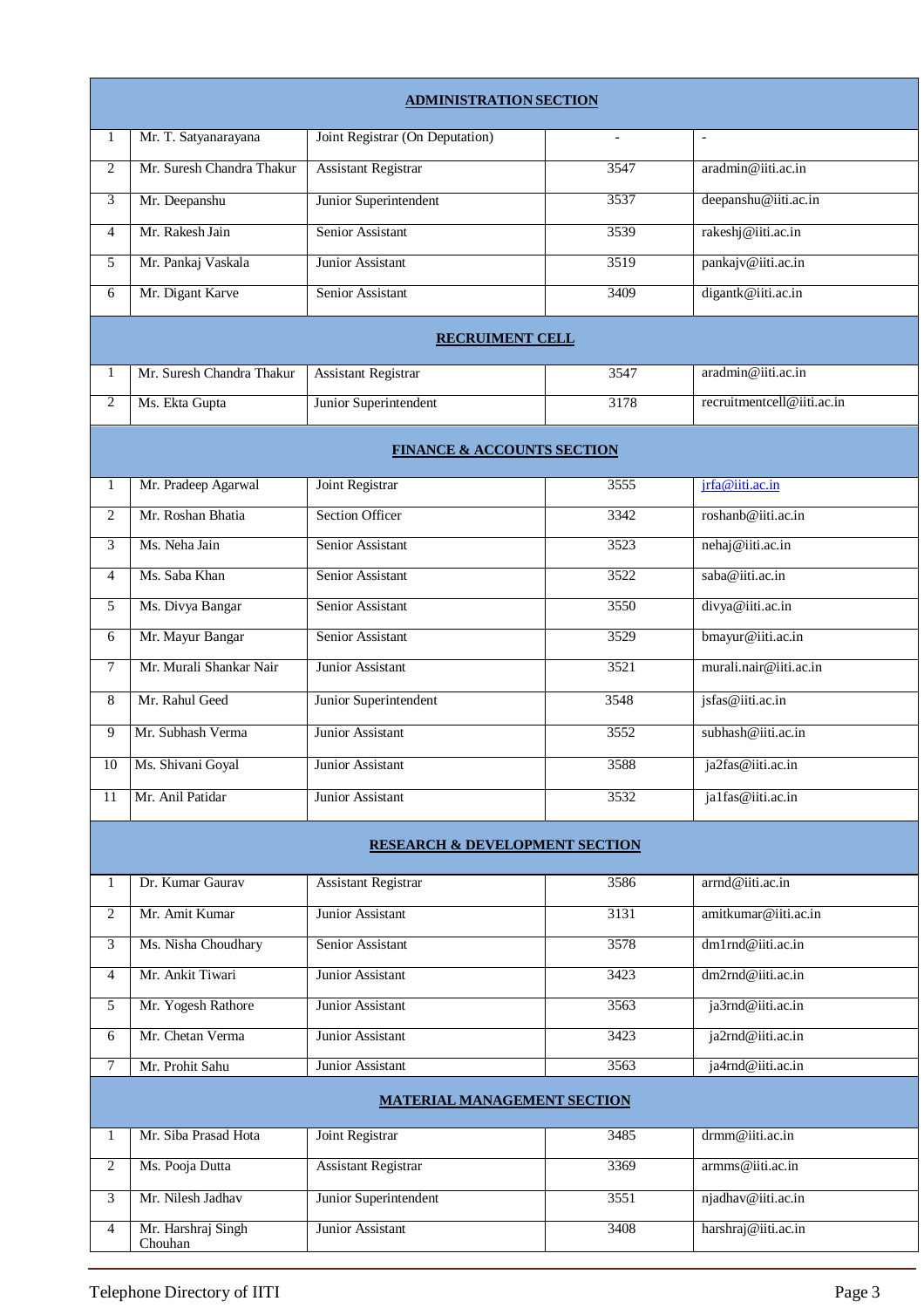| 5              | Mr. Dushyant Pratap           | Junior Assistant                               | 3591      | dushyant@iiti.ac.in                          |
|----------------|-------------------------------|------------------------------------------------|-----------|----------------------------------------------|
| 6              | Mr. Swapnil Sonp              | Junior Assistant                               | 3592      | swapnil@iiti.ac.in                           |
| 7              | Mr. Dinesh Chouhan            | Junior Assistant                               | 3580      | dineshc@iiti.ac.in                           |
| 8              | Mr. Pavan Shakya              | Junior Assistant                               | 3590      | pavans@iiti.ac.in                            |
| 9              | Mr. Yogesh Rathore            | Junior Assistant                               | 3590      | ja3mms@iiti.ac.in                            |
| 10             | Mr. Tarun Vishwakarma         | Junior Assistant                               | 3590      | ja4mms@iiti.ac.in                            |
| 11             | Inward/Outward Inquiry<br>No. | $\mathbb{L}$                                   | 3590      | $\mathbb{L}$                                 |
| 12             | <b>FAX</b>                    | $\overline{\phantom{0}}$                       | 3554      | $\overline{\phantom{a}}$                     |
|                |                               | <b>CENTRAL STORES</b>                          |           |                                              |
|                |                               |                                                |           |                                              |
| 1              | Mr. Shiv Raghuwanshi          | <b>Junior Assistant</b>                        | 3413/3506 | shivr@iiti.ac.in<br>centralstores@iiti.ac.in |
| 2              | Mr. Mukesh Tiwari             | Junior Assistant                               | 3473      | mukesht@iiti.ac.in                           |
| 3              | Mr. Pankaj Nimde              | Junior Assistant                               | 3574      | pankaj.nimde@iiti.ac.in                      |
| 4              | Mr. Gajanand Solanki          | <b>Junior Assistant</b>                        | 3413      | solankig@iiti.ac.in                          |
|                |                               | <b>ACADEMIC SECTION</b>                        |           |                                              |
| $\mathbf{1}$   | Mr. Neeraj Kumar              | <b>Assistant Registrar</b>                     | 3150      | araa@iiti.ac.in                              |
| $\mathfrak{2}$ | Mr. Tapesh Parihar            | Junior Superintendent                          | 3577      | padoaa@iiti.ac.in<br>tapesh@iiti.ac.in       |
| 3              | Ms. Bindu Suresh              | Junior Superintendent                          | 3405      | bindusuresh@iiti.ac.in                       |
| $\overline{4}$ | Mr. Kailash Jamra             | Senior Assistant                               | 3490      | kjamra@iiti.ac.in                            |
| 5              | Mr. Nitin Parashar            | Senior Assistant                               | 3128      | nitinp@iiti.ac.in                            |
| 6              | Mr. Abhay Awasthi             | <b>Junior Assistant</b>                        | 3598      | akawasthi@iiti.ac.in                         |
| $\overline{7}$ | Mr. Nitin Bhate               | Senior Technician<br>(Academic Infrastructure) | 3581      | bnitin@iiti.ac.in                            |
| 8              | Mr. Shishupal Singh Rajput    | Web Developer                                  | 3565      | rajpoots@iiti.ac.in                          |
| 9              | Mr. Rahul Srivas              | Junior Assistant                               | 3375      | ja_academics@iiti.ac.in                      |
|                |                               |                                                |           |                                              |
| 10             | Mr. Praveen Kaushal           | AV Technician                                  | 3582      | praveenk@iiti.ac.in                          |
|                |                               |                                                |           |                                              |
|                |                               | <b>CIIEIR OFFICE</b>                           |           |                                              |
| 1.             | Dr. Swaminathan R.            | Head-CIIEIR                                    | 3292/3562 | head-ciieir@iiti.ac.in                       |
| 2.             | Dr. Kumar Gaurav              | <b>Assistant Registrar</b>                     | 3586      | ar-ciieir@iiti.ac.in                         |
| 3.             | Ms. Kavita Enamdar            | Junior Assistant                               | 3514      | ciieiroffice@iiti.ac.in                      |
| 4.             | <b>Board Room</b>             | $\blacksquare$                                 | 3564      | $\overline{\phantom{a}}$                     |
|                |                               | <b>INTERNAL AUDIT CELL</b>                     |           |                                              |
| -1             | Mr. Suresh Chandra Thakur     | <b>Assistant Registrar (Audit)</b>             | 3547      | ariac@iiti.ac.in                             |
| 2              | Mr. Rajan Thomas              | <b>Assistant Registrar</b>                     | 3112      | ariac@iiti.ac.in                             |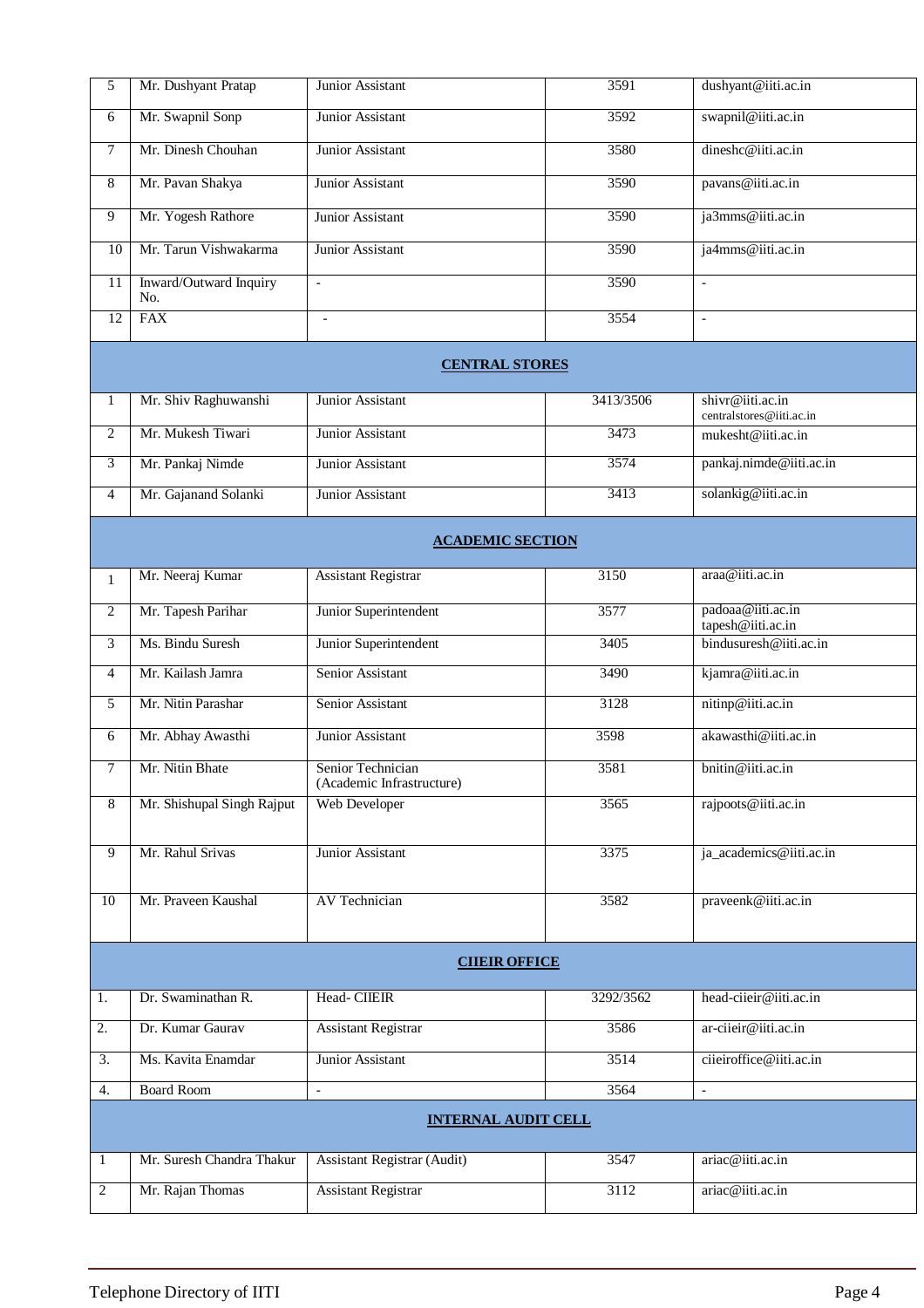| 3               | Mr. Vijayendra Shastri       | <b>Assistant Registrar</b>                                       | 3443/3497                             | vijayendra@iiti.ac.in                          |
|-----------------|------------------------------|------------------------------------------------------------------|---------------------------------------|------------------------------------------------|
| $\overline{4}$  | Mr. Swapnil Sonp             | Junior Assistant                                                 | 3592                                  | swapnil@iiti.ac.in                             |
|                 |                              | <b>CENTRE OF ADVANCED ELECTRONICS</b>                            |                                       |                                                |
| 1.              | Professor Mukesh Kumar       | Head, Centre of Advanced<br>Electronics                          | 3276                                  | mukesh.kr@iiti.ac.in                           |
| SI.<br>No.      | <b>Name</b>                  | <b>Designation/Office</b>                                        | <b>Extension No.</b><br>(R-Residence) | <b>Email-id</b>                                |
|                 |                              | <b>PLACEMENT CELL</b>                                            |                                       |                                                |
| $\mathbf{1}$    | Dr. Pavan Kumar Kankar       | Head, Training and                                               | 3163                                  | head-tnp@iiti.ac.in                            |
| 2               | Ms. Apeksha Rajpurohit       | Placement<br>Junior Superintendent                               | 3431                                  | apekshar@iiti.ac.in                            |
| 3               | Ms. Urvashi Sharma           | Manager (on Contract)                                            | 3572                                  | urvashi@iiti.ac.in                             |
|                 |                              | <b>SYSTEM ADMIN WING</b>                                         |                                       |                                                |
|                 |                              |                                                                  |                                       |                                                |
| 1               | Dr. Neminath Hubballi        | Head, Computer Center & IT                                       | 3553                                  | head-cc@iiti.ac.in                             |
| $\overline{2}$  | Mr. Yogendra Singh           | Deputy System Manager                                            | 3530                                  | yogendras@iiti.ac.in                           |
| 3               | Mr. Jitendra Gupta           | <b>Technical Superintendent</b>                                  | 3540                                  | jgupta@iiti.ac.in                              |
| 4               | Mr. Dhiraj Vijayvargiya      | Junior Technical Superintendent                                  | 3538                                  | dhirajv@iiti.ac.in                             |
| 5               | Mr. Shailesh Kaushal         | <b>Customer Support</b>                                          | 3124                                  | shaileshk@iiti.ac.in                           |
| 6               | Mr. Prahalad Singh Panwar    | Junior Assistant                                                 | 3404                                  | prahalad@iiti.ac.in                            |
| 7               | Server Room                  | $\blacksquare$                                                   | 3538                                  | $\blacksquare$                                 |
|                 |                              | <b>INFRASTRUCTURE DEVELOPMENT OFFICE</b>                         |                                       |                                                |
|                 |                              |                                                                  |                                       |                                                |
| $\mathbf{1}$    | Mr. Atul Kumar Pandey        | Project In-charge<br>Senior Executive Engineer (Civil)           | 3567                                  | atul.pandey@iiti.ac.in<br>pic-1@iiti.ac.in     |
| 2               | Mr. Shailendra Kumar<br>Jat  | Assistant Project In-charge<br>Deputy Executive Engineer (Civil) | 3593                                  | shailendrajat@iiti.ac.in<br>$apic@$ iiti.ac.in |
| 3               | Ms. Awantika Awasthi         | Deputy Executive Engineer (Civil)                                | 3432                                  | deece@iiti.ac.in                               |
| $\overline{4}$  | Mr. Pranay Chopra            | Deputy Executive Engineer (Electrical)                           | 3428                                  | pranay.chopra@iiti.ac.in                       |
| 5               | Mr. Pradeep Kumar            | Senior Engineer (Electrical)                                     | 5346                                  | pkumarnayak@iiti.ac.in                         |
| 6               | Nayak<br>Mr. Rajesh Rajak    | Senior Engineer (Civil)                                          | 3379                                  | rrajak@iiti.ac.in                              |
| $\tau$          | Mr. Prashant Kulkarni        | Senior Engineer (Civil)                                          | 3495                                  | prashant@iiti.ac.in                            |
|                 |                              |                                                                  |                                       |                                                |
| $\,8\,$         | Mr. R. B. Khare              | <b>Assistant Executive Engineer (Civil)</b>                      | 3494                                  | rajeshk@iiti.ac.in                             |
| $\overline{9}$  | Mr. Vijayendra Shastri       | <b>Assistant Registrar</b>                                       | 3443                                  | vijayendra@iiti.ac.in                          |
| 10              | Ms. Chainika Malhotra        | Junior Superintendent                                            | 3361                                  | chainika@iiti.ac.in<br>office-doid@iiti.ac.in  |
| $\overline{11}$ | Mr. Sherin Jacob             | Deputy Engineer (Electrical)                                     | 3596                                  | sherinjacob@iiti.ac.in                         |
| 12              | Mr. Ravi Yadav               | <b>Assistant Executive Engineer</b><br>(HAVC)                    | 3595                                  | ryadav@iiti.ac.in                              |
| 13              | Mr. Sudhir Kumar<br>Maithani | <b>Assistant Executive Engineer</b><br>(Electrical)              | 3594                                  | Sudhir.maithani@iiti.ac.in                     |
| 14              | Mr.Manish Dighe              | <b>Assistant Engineer (Electrical)</b>                           | 3526                                  | Manish_dighe@iiti.ac.in                        |
| 15              | Mr.Ankit Yadav               | Junior Engineer (Civil)                                          | 5349                                  | ankity@iiti.ac.in                              |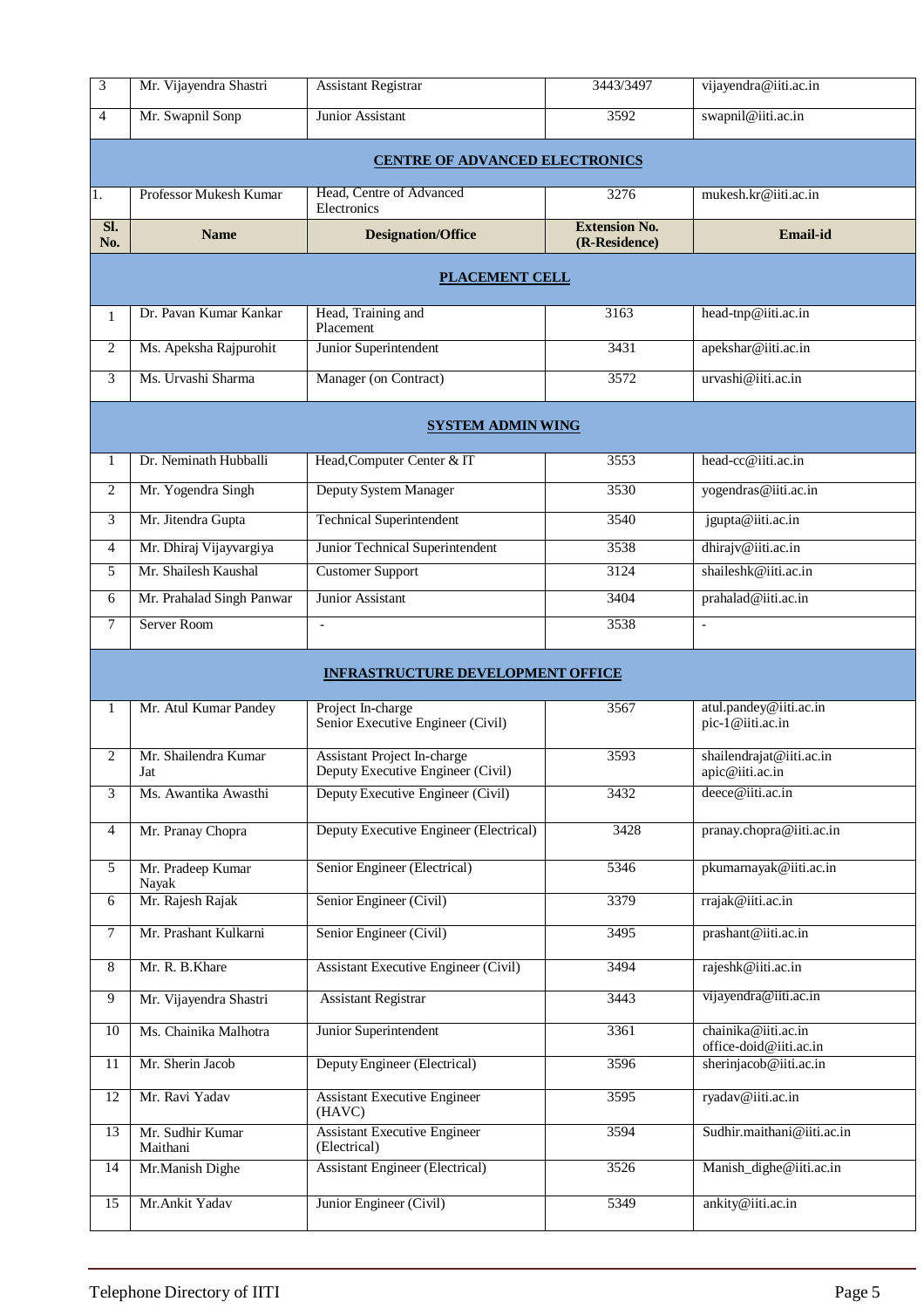| 16             | Mr. Pushpendra Singh<br>Yadav | Junior Engineer (Electrical)             | 5348                                                            | pushpendrasy@iiti.ac.in                  |
|----------------|-------------------------------|------------------------------------------|-----------------------------------------------------------------|------------------------------------------|
| 17             | Mr. Ankit Sharma              | Junior Engineer (Electrical)             | 5347                                                            | ankitsharma@iiti.ac.in                   |
| 18             | Mr. Lovelesh Dave             | Junior Lab Assistant                     | 3466                                                            | ldave@iiti.ac.in                         |
| 19             | Mr. Rohit Khatri              | Junior Assistant                         | 3419                                                            | rohit.khatri@iiti.ac.in                  |
| 20             | M/s Mecon Ltd.                | $\overline{\phantom{a}}$                 | 3376                                                            | $\blacksquare$                           |
|                |                               | <b>HOUSEKEEPING SECTION</b>              |                                                                 |                                          |
| 1              | Mr. Vijayendra Shastri        | <b>Assistant Registrar</b>               | 3443                                                            | vijayendra@iiti.ac.in                    |
| $\overline{2}$ | Mr. Shivcharan Patel          | Junior Attendant (Multi Skilled) Grade-I | 3557                                                            | shivp@iiti.ac.in                         |
| 3              | Mr. Akhilesh Mishra           | Manager                                  | 3505                                                            | housekeeping@iiti.ac.in                  |
| SI.<br>No.     | <b>Name</b>                   | <b>Designation/Office</b>                | <b>Extension</b><br>No./Contact No. / (R-<br><b>Residence</b> ) | Email-id                                 |
|                |                               | <b>DISPATCH SECTION</b>                  |                                                                 |                                          |
| 1              | Mr. Deepak Belwanshi          | Attendant                                | 3558<br>7509062838                                              | dispatchsection@iiti.ac.in               |
| 2              | Mr. Manish Khatri             | Attendant                                | 3558<br>7509062838                                              | dispatchsection@iiti.ac.in               |
|                |                               | <b>TRANSPORT SECTION</b>                 |                                                                 |                                          |
| 1              | Mr. Shivcharan Patel          | Junior Attendant (Multi Skilled) Grade-I | 3557                                                            | transport@iiti.ac.in<br>shivp@iiti.ac.in |
| $\overline{2}$ | Mr. Mukesh Kumar Yadav        | Junior Attendant (Multi Skilled) Grade-I | 3557                                                            | mukeshy@iiti.ac.in                       |
|                |                               | <b>SECURITY SECTION</b>                  |                                                                 |                                          |
| 1              | Mr. Ramakant Kaushik          | <b>Chief Security Officer</b>            | 7581055527/                                                     | cso@iiti.ac.in                           |
|                |                               |                                          | 3570                                                            |                                          |
| $\overline{c}$ | <b>Security Office</b>        |                                          | 3513                                                            | securityoffice@iiti.ac.in                |
| 3              | Gate $1(A)$                   | $\overline{\phantom{a}}$                 | 3524                                                            | $\overline{\phantom{a}}$                 |
| $\overline{4}$ | Gate $1(B)$                   | $\overline{\phantom{a}}$                 | 3470                                                            | $\overline{\phantom{a}}$                 |
| $\mathfrak{H}$ | Gate $2(B)$                   | $\overline{a}$                           | 3525                                                            | $\overline{\phantom{a}}$                 |
| 6              | Helium (School) Building      | $\blacksquare$                           | 3401                                                            | $\overline{\phantom{a}}$                 |
| 7              | Titanium POD (1B)             | $\overline{\phantom{a}}$                 | 3482                                                            | $\overline{\phantom{a}}$                 |
| 8              | Hostel                        | $\overline{\phantom{a}}$                 | 3483                                                            | $\mathbf{r}$                             |
|                |                               | <b>HEALTH CENTRE</b>                     |                                                                 |                                          |
| $\mathbf{1}$   | Dr. Shilpa Raut               | Chief Medical Officer                    | 3176                                                            | smo@iiti.ac.in<br>shilparaut@iiti.ac.in  |
| $\mathfrak{2}$ | Dr. Vyshali BS                | RMO (on contract)                        | 3374                                                            | vyshalibs@iiti.ac.in                     |
| 3              | Mr. Ashish Chawda             | Junior Attendant (Multi Skilled)         | 3433                                                            | ashishchawda@iiti.ac.in                  |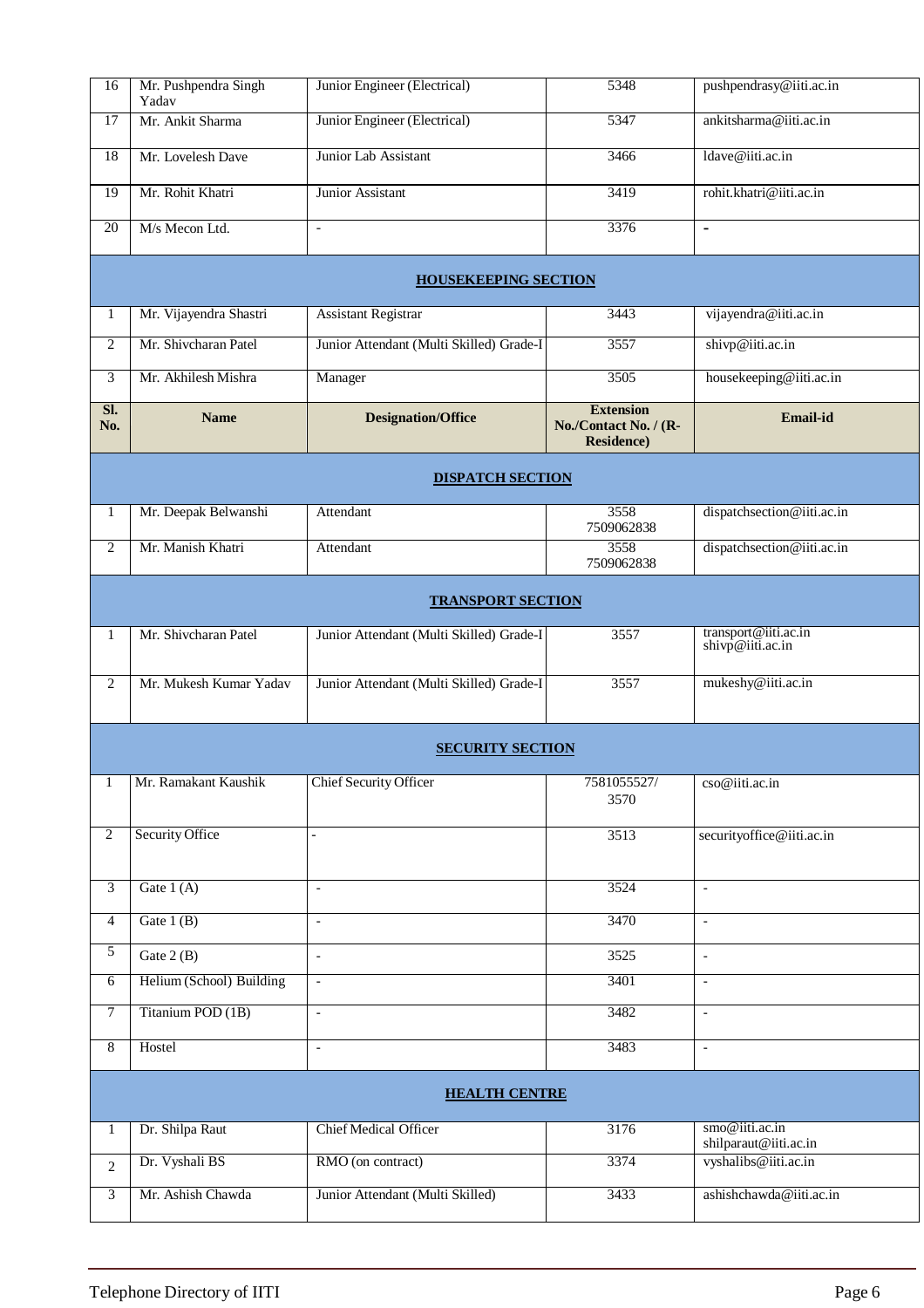| 4              |                                           |                                                                         |                                                                |                                                  |
|----------------|-------------------------------------------|-------------------------------------------------------------------------|----------------------------------------------------------------|--------------------------------------------------|
|                | Ms. Rajni Sharma                          | <b>Nursing Sister</b>                                                   | 3187                                                           | rajnisharma@iiti.ac.in                           |
| 5              | Ms. Pooja Tiwari                          | Pharmacist                                                              | 3536                                                           | poojatiwari@iiti.ac.in<br>pharmacy@iiti.ac.in    |
| 6              | Pharmacy                                  | $\overline{\phantom{a}}$                                                | 3536                                                           | ä,                                               |
| 7              | Dr. Pankhuri Mehta                        | Physiotherapist                                                         | 3517                                                           | pankhurimehta@iiti.ac.in                         |
| 8              | <b>Health Centre OPD</b>                  | $\overline{\phantom{a}}$                                                | 3571                                                           | $\overline{\phantom{a}}$                         |
| 9              | Ambulance (Emergency)                     | $\overline{\phantom{a}}$                                                | 7509062832                                                     | $\mathcal{L}$                                    |
|                |                                           | <b>STUDENT AFFAIRS</b>                                                  |                                                                |                                                  |
| 1              | Commander Sunil Kumar<br>(Retd.)          | Joint Registrar<br>(Start-up Centre/Public Relations and<br>Liaisoning) | 3559                                                           | drsa@iiti.ac.in<br>prclo@iiti.ac.in              |
| 2              | Mr. Renchu T.                             | <b>Sports Officer</b>                                                   | 3403                                                           | sportsofficer@iiti.ac.in                         |
| 3              | Mr. Tanmay Harsh<br>Vaishnav              | <b>Section Officer</b>                                                  | 3512                                                           | studentaffairs@iiti.ac.in                        |
| $\overline{4}$ | Mr. Neeraj Kumar Soni                     | Junior Superintendent                                                   | 3468                                                           | neerajks@iiti.ac.in<br>patodosa@iiti.ac.in       |
| 5              | Student Gymkhana Office                   | $\overline{\phantom{a}}$                                                | $\overline{\phantom{a}}$                                       | studentgym@iiti.ac.in                            |
|                |                                           | <b>FACULTY AFFAIRS</b>                                                  |                                                                |                                                  |
| 1              | Commander Sunil Kumar<br>(Retd.)          | Joint Registrar                                                         | 3509                                                           | drfacultyaffairs@iiti.ac.in                      |
| $\overline{2}$ | Mr. Sunil Sawle                           | Junior Superintendent                                                   | 3488                                                           | sunils@iiti.ac.in<br>facultyaffairs@iiti.ac.in   |
| 3              | Mr. Amit Kumar Mishra                     | Junior Technical Superintendent (Office<br>of DoFA)                     | 3556                                                           | padota@nti.ac.in<br>amitkm@iiti.ac.in            |
|                |                                           |                                                                         |                                                                |                                                  |
|                |                                           | <b>HOSPITALITY SECTION</b>                                              |                                                                |                                                  |
|                |                                           |                                                                         |                                                                |                                                  |
| $\mathbf{1}$   | Mr. Mohit Kumar Sharma                    | <b>Hospitality Manager</b>                                              | 9770271210                                                     | mohitsharma@iiti.ac.in<br>hospitality@iiti.ac.in |
| SI.<br>No.     | <b>Name</b>                               | <b>Designation/Office</b>                                               | <b>Extension No. /</b><br><b>Contact No./</b><br>(R-Residence) | <b>Email-id</b>                                  |
|                |                                           | <b>COUNSELLING CELL</b>                                                 |                                                                |                                                  |
| 1              | Professor Aruna Tiwari                    | <b>Head of Counselling Services</b>                                     | 3247                                                           | head-cs@iiti.ac.in                               |
| 2              | Ms. Monika Gupta                          | Senior Counselor                                                        | 3425                                                           | counsellor@iiti.ac.in                            |
| 3              | Mr. Tanmay Harsh                          | <b>Section Officer</b>                                                  | 3512                                                           | counsellingcell@iiti.ac.in                       |
|                | Vaishnav                                  | <b>CENTRAL LIBRARY</b>                                                  |                                                                |                                                  |
| 1              | Mr. Rajesh Kumar                          | Assistant Librarian (Grade-I)                                           | 3341                                                           | rajesh@iiti.ac.in                                |
| 2              | Mr. Lala Ram Ahirwar                      | Library Information Superintendent                                      | 3464                                                           | lala@iiti.ac.in                                  |
| 3              | Mr. Satish Bisen                          | Library Information Superintendent                                      | 3542                                                           | satishb@iiti.ac.in                               |
| 4              | Dr. Ripan Ranjan Biswas                   | Library Information Assistant                                           | 3424                                                           | ripanbiswas@iiti.ac.in                           |
| 5              | Mr. Divyanshu Jain                        | Library Information Assistant                                           | 3424                                                           | divyanshuj@iiti.ac.in                            |
| 6              | Mr. Nipul Gordhanbhai<br>Shihora          | <b>Library Information Assistant</b>                                    | 3424                                                           | nipul@iiti.ac.in                                 |
| $\overline{7}$ | Central Library Ground<br>floor reception | $\overline{\phantom{a}}$                                                | 3467                                                           | $\blacksquare$                                   |
|                |                                           | <b>HALLS OF RESIDENCE (HOSTEL)</b>                                      |                                                                |                                                  |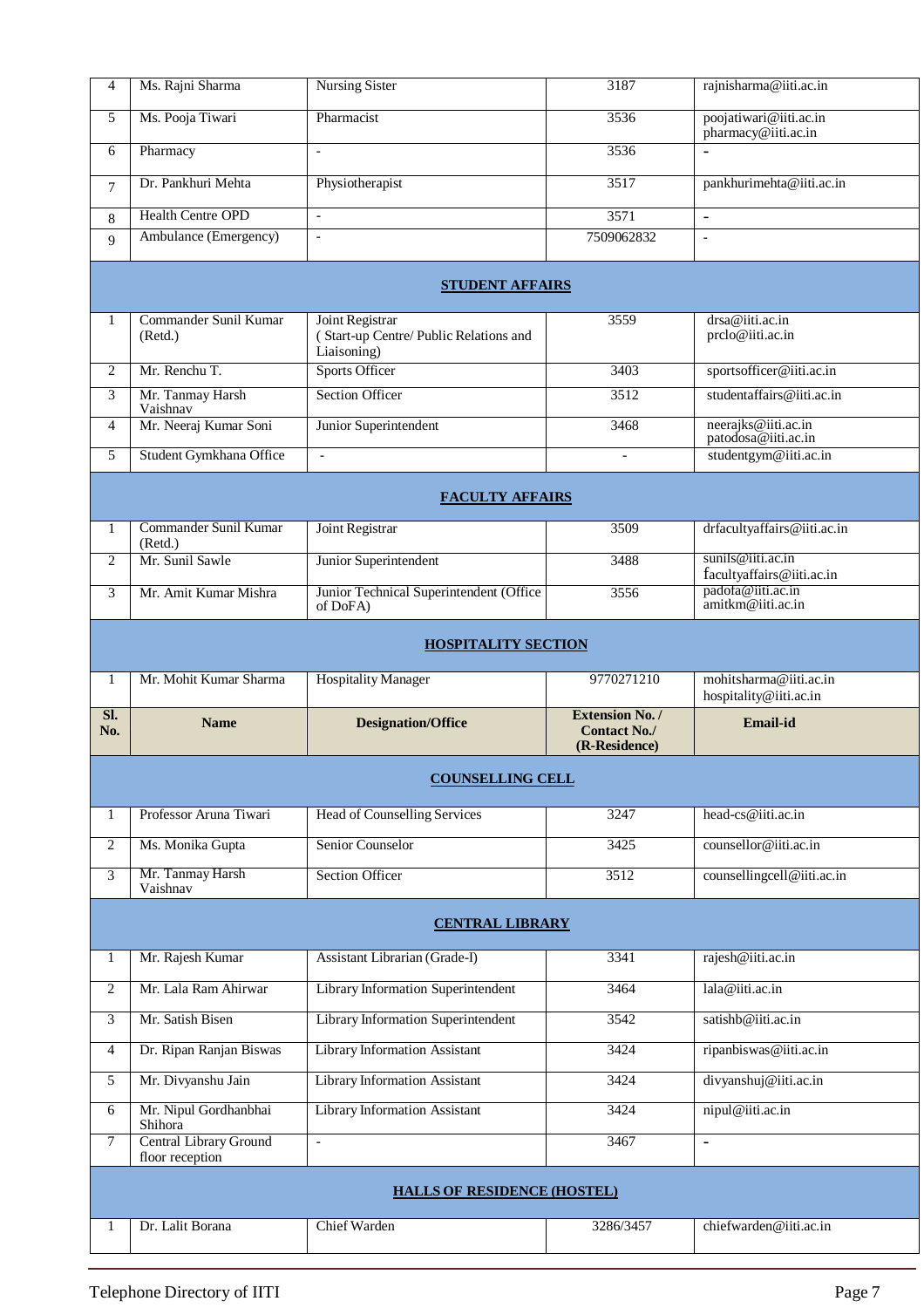| $\mathbf{2}$   | Dr. Harekrishna Yadav                 | Warden In-Charge & Associate<br>Warden, APJ Hostel        | 3209                     | warden.apj@iiti.ac.in                             |
|----------------|---------------------------------------|-----------------------------------------------------------|--------------------------|---------------------------------------------------|
| 3              | Dr. Charitha Cherugondi               | Warden, Devi Ahilya Hostel                                | 3528                     | warden.da@iiti.ac.in                              |
| $\overline{4}$ | Dr. Ananya Ghoshal                    | Associate Warden, Devi Ahilya Hostel                      | 3297                     | awarden.da@iiti.ac.in                             |
| 5              | Dr. Jayaprakash<br>Murugesan          | Warden, HJB Hostel                                        | 3279                     | warden.hjb@iiti.ac.in                             |
| 6              | Dr. Saptarshi Ghosh                   | Warden In-Charge & Associate Warden,<br><b>CVR</b> Hostel | 3346                     | warden.cvr@iiti.ac.in                             |
| $\overline{7}$ | Dr. Abhijeet Joshi                    | Dining Warden                                             | 3344                     | dining.warden@iiti.ac.in                          |
| 8              | Dr. Ram Sajeevan Maurya               | Warden, Vikram Sarabhai Hostel                            | 3202                     | warden.vs@iiti.ac.in                              |
| 9              | Dr. Saikat Sarkar                     | Warden, JC Bose apartment                                 | 3309                     | saikat@iiti.ac.in                                 |
| 10             | Mr. Neeraj Kumar Soni                 | Junior Superintendent, Chief Warden<br>Office             | 3468                     | chiefwardenoffice@iiti.ac.in<br>hostel@iiti.ac.in |
| 11             | A.P.J. Abdul Kalam Hostel<br>Office   | Staff                                                     | 3149                     | office.apj@iiti.ac.in                             |
| 12             | C.V. Raman Hostel Office              | <b>Staff</b>                                              | 3454                     | office.cvr@iiti.ac.in                             |
| 13             | Vikram Sara Bhai Hostel               | <b>Staff</b>                                              | 3455/3456                | office.vs@iiti.ac.in                              |
| 14             | Devi Ahilya Hostel Office             | Staff                                                     | 3450/3439                | office.da@iiti.ac.in                              |
| 15             | Homi Jehangir Bhabha<br>Hostel Office | Staff                                                     | 3446/3447                | office.hjb@iiti.ac.in                             |
|                |                                       | <b>GUEST HOUSE</b>                                        |                          |                                                   |
| 1              | Mr. Ashok Garasiya                    | <b>Guest House Manager</b>                                | 9826789810<br>3442       | ashokg@iiti.ac.in<br>guesthouse@iiti.ac.in        |
| $\overline{2}$ | <b>Visitors Residence</b>             |                                                           |                          |                                                   |
|                | Mr. Dharmendra Pal                    | Attendant                                                 | 8770934307               | guesthouse@iiti.ac.in                             |
|                | Mr. Vikas Malviya                     | Attendant                                                 | 7974851610<br>9340345969 |                                                   |
|                | Mr. Rajesh Gawad                      | Attendant                                                 |                          |                                                   |
| 3              | Vindhyanchal guest house              |                                                           | $\overline{a}$           | guesthouse@iiti.ac.in                             |
| $\overline{4}$ | <b>Visitors Residence</b>             | Room nos. 205                                             |                          |                                                   |
|                | (Studio Apartment)                    |                                                           | 3438                     |                                                   |
|                |                                       | 206                                                       | 3437                     | guesthouse@iiti.ac.in                             |
|                |                                       | 207                                                       | 3436                     |                                                   |
|                |                                       | 208                                                       | 3435                     |                                                   |
|                |                                       | 210                                                       | 3440                     |                                                   |
|                |                                       | 211                                                       | 3441                     |                                                   |
|                |                                       | DEPARTMENT OF COMPUTER SCIENCE & ENGINEERING              |                          |                                                   |
| $\mathbf{1}$   | Dr. Somnath Dey                       | HoD & Associate Professor                                 | 3241                     | somnathd@iiti.ac.in                               |
|                |                                       |                                                           |                          | hodcse@iiti.ac.in                                 |
|                | Ms. Ujavala Langhi                    | Senior Assistant, HoD staff                               | 3503                     | ujavala@iiti.ac.in                                |
| 2              | Professor N.S.<br>Chaudhari           | Professor                                                 | 3305                     | $nsc@$ iiti.ac.in                                 |
| 3              | Professor Abhishek<br>Srivastava      | Professor                                                 | 3248                     | asrivastava@iiti.ac.in                            |
| 4              | Professor Aruna Tiwari                | Professor                                                 | 3247                     | artiwari@iiti.ac.in                               |
| 5              | Dr. Gourinath Banda                   | Associate Professor                                       | 3245                     | gourinath@iiti.ac.in                              |
| 6              | Professor Kapil Ahuja                 | Professor                                                 | 3226                     | kahuja@iiti.ac.in                                 |
|                |                                       |                                                           |                          |                                                   |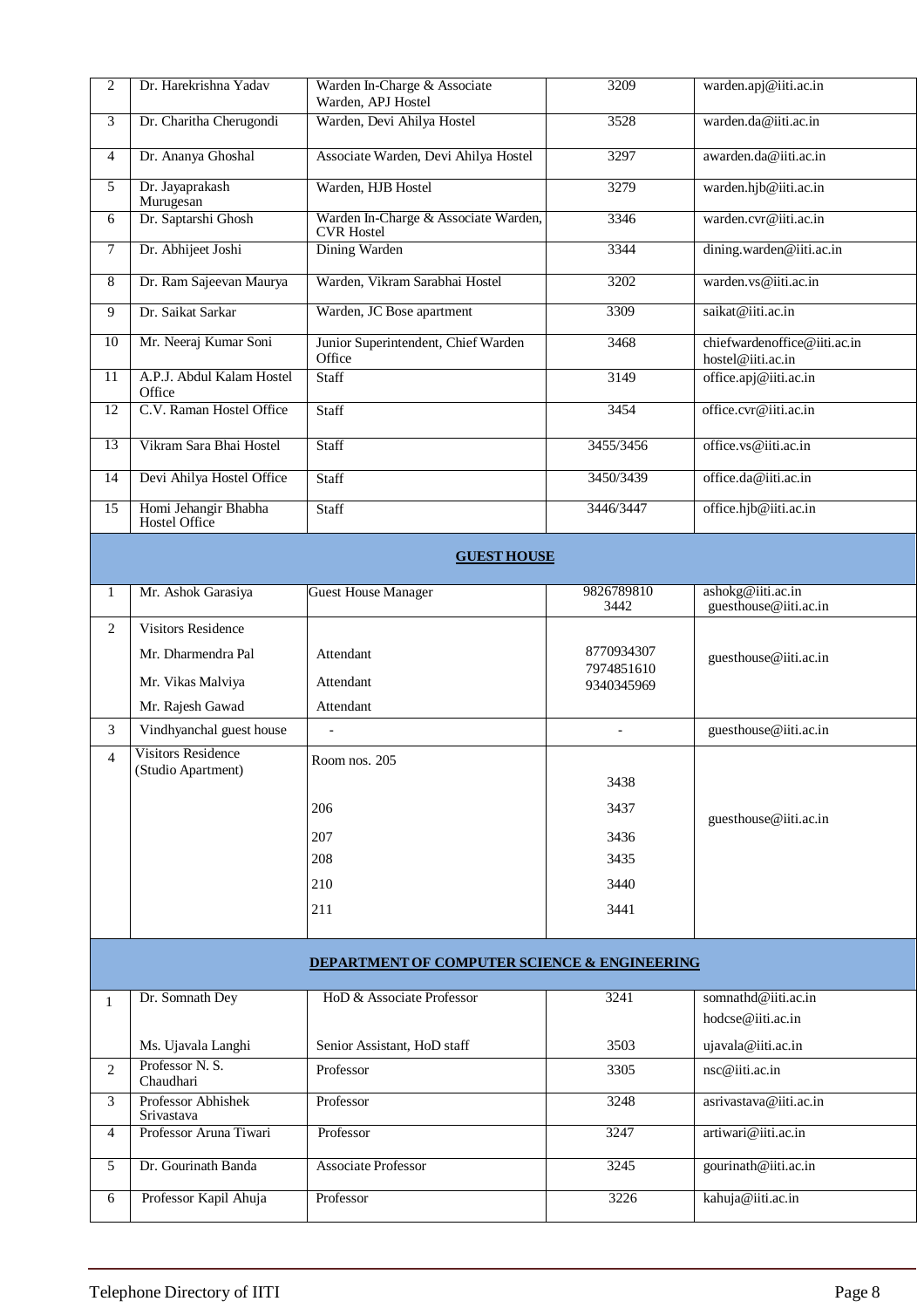| 7  | Dr. Neminath Hubballi                                                                           | <b>Associate Professor</b>                               | 3246 | neminath@iiti.ac.in                               |
|----|-------------------------------------------------------------------------------------------------|----------------------------------------------------------|------|---------------------------------------------------|
| 8  | Dr. Anirban Sengupta                                                                            | <b>Associate Professor</b>                               | 3315 | asengupt@iiti.ac.in                               |
| 9  | Dr. Surya Prakash                                                                               | <b>Associate Professor</b>                               | 3242 | surya@iiti.ac.in                                  |
| 10 | Dr. Bodhisatwa<br>Mazumdar                                                                      | <b>Assistant Professor</b>                               | 3249 | bodhisatwa@iiti.ac.in                             |
| 11 | Dr. Puneet Gupta                                                                                | <b>Assistant Professor</b>                               | 3291 | puneet@iiti.ac.in                                 |
| 12 | Dr. Nagendra Kumar                                                                              | <b>Assistant Professor</b>                               | 3225 | nagendra@iiti.ac.in                               |
| 13 | Dr. Ranveer Singh                                                                               | <b>Assistant Professor</b>                               | 3224 | ranveer@iiti.ac.in                                |
| 14 | Dr. Chandresh Kumar<br>Maurya                                                                   | <b>Assistant Professor</b>                               | 3223 | chandresh@iiti.ac.in                              |
| 15 | Dr. Ayan Mondal                                                                                 | <b>Assistant Professor</b>                               | 3426 | ayanm@iiti.ac.in                                  |
| 16 | Dr. Aniruddha Singh<br>Kushwaha                                                                 | <b>Assistant Professor</b>                               | 3453 | aniruddha@iiti.ac.in                              |
| 17 | Dr. Sidharth Sharma                                                                             | <b>Assistant Professor</b>                               | 3442 | $\blacksquare$                                    |
| 18 | Mr. Shailendra Verma                                                                            | Junior Technical Superintendent                          | 3486 | shailendra@iiti.ac.in                             |
| 19 | Mr. Jagat Singh                                                                                 | Senior Lab Assistant                                     | 3449 | jagat@iiti.ac.in                                  |
| 20 | Mr. Lalit Jain                                                                                  | Senior Lab Assistant                                     | 3487 | lalit@iiti.ac.in                                  |
| 21 | Ms. Priyanka Tayde                                                                              | Junior Lab Assistant                                     | 3434 | priyanka.tayde@iiti.ac.in                         |
|    |                                                                                                 | <b>DEPARTMENT OF ELECTRICAL ENGINEERING</b>              |      |                                                   |
|    | $\overline{11}$ $\overline{11}$ $\overline{11}$ $\overline{11}$ $\overline{11}$<br>$\mathbf{r}$ | $\mathbf{H} \mathbf{D} \mathbf{0} \mathbf{D} \mathbf{C}$ | 2271 | $\frac{1}{2}$ vinu $\frac{1}{2}$ (a) if is a c in |

| 1               | Professor Vipul Singh                  | HoD & Professor                     | 3274           | vipul@iiti.ac.in<br>hodee@iiti.ac.in |
|-----------------|----------------------------------------|-------------------------------------|----------------|--------------------------------------|
|                 | Ms. Shilpa Chouhan                     | Junior Superintendent, HoD staff    | 3463           | shilpachouhan@iiti.ac.in             |
| 2               | Professor Abhinav Kranti               | Professor                           | 3264           | akranti@iii.ac.in                    |
| 3               | Professor Ram Bilas<br>Pachori         | Professor                           | 3273           | pachori@iiti.ac.in                   |
| $\overline{4}$  | Professor Vimal Bhatia                 | Professor                           | 3272           | vbhatia@iiti.ac.in                   |
| 5               | Dr. Amod C. Umarikar                   | <b>Associate Professor</b>          | 3268           | amodu@iiti.ac.in                     |
| 6               | Professor Mukesh Kumar                 | Professor                           | 3276           | mukesh.kr@iiti.ac.in                 |
| $\overline{7}$  | Professor Prabhat Kumar<br>Upadhyay    | Professor                           | 3271           | pkupadhyay@iiti.ac.in                |
| 8               | Professor Santosh Kumar<br>Vishvakarma | Professor                           | 3275           | skvishvakarma@iiti.ac.in             |
| 9               | Professor. Shaibal Mukherjee           | Professor                           | 3262           | shaibal@iiti.ac.in                   |
| 10              | Dr. Srivathsan Vasudevan               | <b>Associate Professor</b>          | 3269           | svasudevan@iiti.ac.in                |
| 11              | Professor Trapti Jain                  | Professor                           | 3267           | traptij@iiti.ac.in                   |
| 12              | Dr. Vivek Kanhangad                    | <b>Associate Professor</b>          | 3270           | kvivek@iiti.ac.in                    |
| 13              | Dr. Saptarshi Ghosh                    | <b>Assistant Professor</b>          | 3346           | sghosh@iiti.ac.in                    |
| 14              | Dr. Swaminathan R                      | <b>Assistant Professor</b>          | 3292           | swamiramabadran@iiti.ac.in           |
| 15              | Dr. Abhinoy Kumar Singh                | <b>Assistant Professor</b>          | 3307           | abhinoy.singh@iiti.ac.in             |
| 16              | Dr. Nitya Tiwari                       | <b>DST</b> Inspire faculty          | 3448           | nityatiwari@iiti.ac.in               |
| $\overline{17}$ | Dr. Sumit Gautam                       | <b>Assistant Professor Grade-II</b> | 3189           | sumit.gautam@iiti.ac.in              |
| 18              | Dr. Vijay A S                          | <b>Assistant Professor Grade-II</b> | 3484           | vijay_as@iiti.ac.in                  |
| $\overline{19}$ | Mr. Raghvendra<br>Hanswal              | Senior Lab Assistant                | $\overline{a}$ | raghvendra@iiti.ac.in                |
| 20              | Mr. Ravindra Chouhan                   | Senior Lab Assistant                | 3515           | cravindra@iiti.ac.in                 |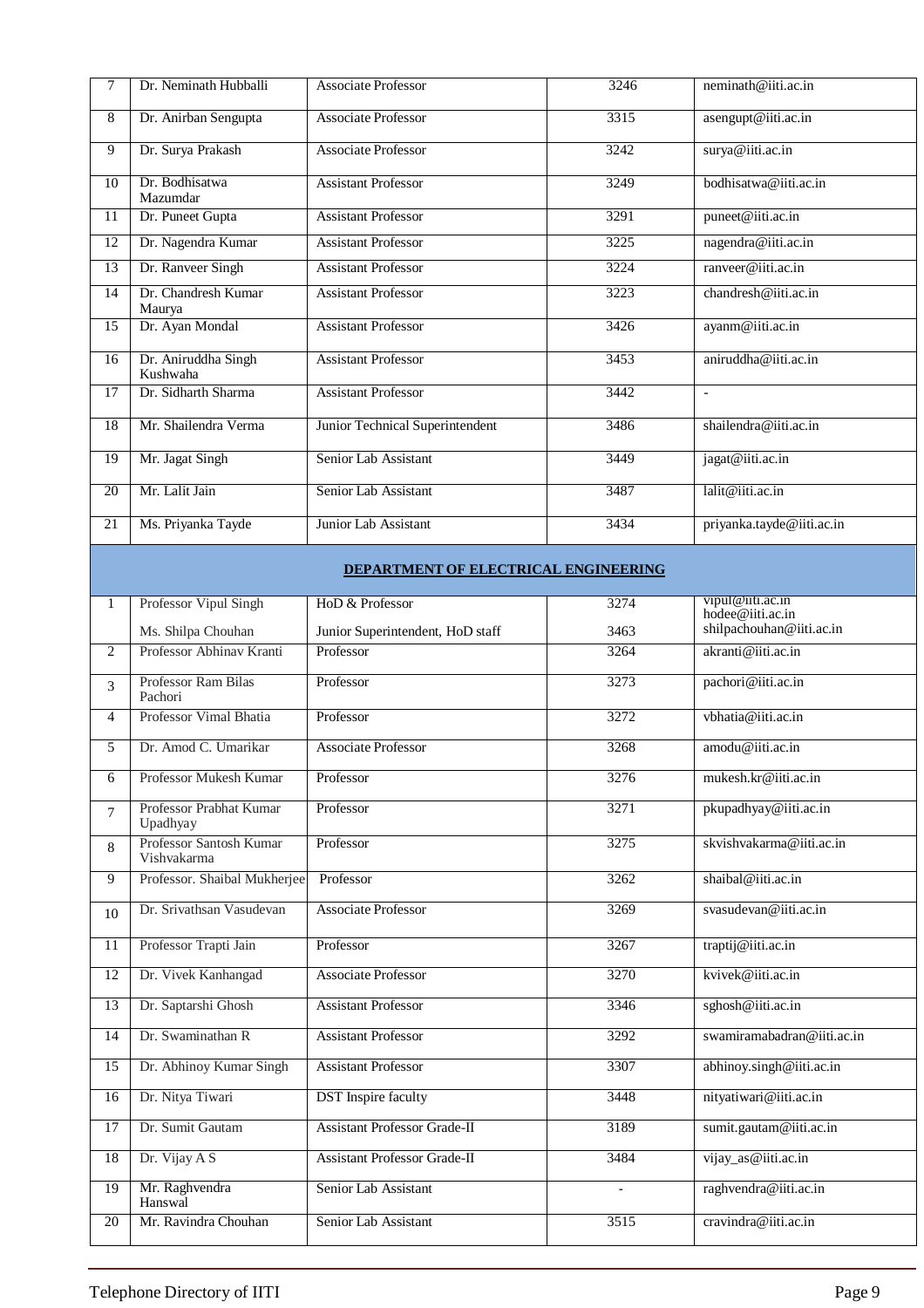| 21              | Mr. Ram kumar                              | Junior Attendant (Multi Skilled) Grade-I | 3441      | ramkiiti@iiti.ac.in                   |  |  |  |
|-----------------|--------------------------------------------|------------------------------------------|-----------|---------------------------------------|--|--|--|
|                 | DEPARTMENT OF MECHANICAL ENGINEERING       |                                          |           |                                       |  |  |  |
| 1               | Professor Santosh Kumar                    | HoD & Professor                          | 3238      | santoshk@iiti.ac.in                   |  |  |  |
|                 | Sahu                                       | Senior Assistant, HoD staff              | 3474      | hodme@iiti.ac.in<br>kuikey@iiti.ac.in |  |  |  |
| 2               | Mr. Kuldeep Uikey<br>Professor Anand Parey | Professor                                | 3234      | anand.parey@iiti.ac.in                |  |  |  |
| 3               | Professor Neelesh Kumar                    | Professor                                | 3327      | nkjain@iiti.ac.in                     |  |  |  |
| 4               | Jain<br>Professor Bhupesh K. Lad           | Professor                                | 3235      | bklad@iiti.ac.in                      |  |  |  |
|                 | Professor Dhinakaran                       | Professor                                | 3240/5240 | sdhina@iiti.ac.in                     |  |  |  |
| 5               | Shanmugam                                  |                                          |           |                                       |  |  |  |
| 6               | Dr. Devendra Deshmukh                      | <b>Associate Professor</b>               | 3231      | dldeshmukh@iiti.ac.in                 |  |  |  |
| $\tau$          | Dr. Kazi Sabiruddin                        | <b>Associate Professor</b>               | 3236      | skazi@iiti.ac.in                      |  |  |  |
| 8               | Professor Ritunesh Kumar                   | Professor                                | 3237      | ritunesh.kumar@iiti.ac.in             |  |  |  |
| 9               | Professor I A Palani                       | Professor                                | 3232      | palaniia@iiti.ac.in                   |  |  |  |
| 10              | Dr. Pavan Kumar Kankar                     | <b>Associate Professor</b>               | 3427      | pkankar@iiti.ac.in                    |  |  |  |
| 11              | Dr. Satyajit Chatterjee                    | <b>Associate Professor</b>               | 3239      | satyajit@iiti.ac.in                   |  |  |  |
| 12              | Dr. Indrasen Singh                         | <b>Assistant Professor</b>               | 3282      | indrasen@iiti.ac.in                   |  |  |  |
| 13              | Dr. Shailesh Kundalwal                     | <b>Associate Professor</b>               | 3284      | kundalwal@iiti.ac.in                  |  |  |  |
| 14              | Dr. Yuvraj Kumar<br>Madhukar               | <b>Assistant Professor</b>               | 3294      | yuvrajmadhukar@iiti.ac.in             |  |  |  |
| 15              | Dr. Girish Chandra Verma                   | <b>Assistant Professor</b>               | 3208      | girish.verma@iiti.ac.in               |  |  |  |
| 16              | Dr. Harekrishna Yadav                      | <b>Assistant Professor</b>               | 3209      | krishnpme@iiti.ac.in                  |  |  |  |
| 17              | Dr. Dan Sathiaraj                          | <b>Assistant Professor</b>               | 3217      | dansathiaraj@iiti.ac.in               |  |  |  |
| 18              | Dr. Satyanarayan Patel                     | <b>Assistant Professor</b>               | 3216      | spatel@iiti.ac.in                     |  |  |  |
| 19              | Dr. Ankur Miglani                          | <b>Assistant Professor</b>               | 3220      | amiglani@iiti.ac.in                   |  |  |  |
| 20              | Dr. Ashish Kumar Rajak                     | <b>Assistant Professor</b>               | 3285      | a.rajak@iiti.ac.in                    |  |  |  |
| 21              | Dr. Krishna Mohan Kumar                    | <b>Assistant Professor</b>               | 3359      | kmkumar@iiti.ac.in                    |  |  |  |
| 22              | Dr. Sandeep Singh                          | <b>Assistant Professor</b>               | 3356      | sandeeps@iiti.ac.in                   |  |  |  |
| 23              | Dr. S Janakiraman                          | <b>Assistant Professor</b>               | 3378      | janakiramans@iiti.ac.in               |  |  |  |
| 24              | Mr. Sandeep Gour                           | Junior Technical Superintendent          | 3475      | sgour@iiti.ac.in                      |  |  |  |
| 25              | Mr. Ashwin Wagh                            | Senior Lab Assistant                     | 5134      | ashwin@iiti.ac.in                     |  |  |  |
| 26              | Mr. Suresh Bhagore                         | Senior Lab Assistant                     | 5112/3418 | sbhagore@iiti.ac.in                   |  |  |  |
| 27              | Mr. Sandeep Patil                          | Senior Lab Assistant                     | 3507      | sandeep@iiti.ac.in                    |  |  |  |
| 28              | Mr. Santosh Kumar<br>Sharma                | Senior Lab Assistant                     | 5136      | santosh@iiti.ac.in                    |  |  |  |
| 29              | Mr. Arun Kumar<br>Bhagwaniya               | Junior Attendant (Multi Skilled) Grade-I | 3491      | bhagwaniyaarun@iiti.ac.in             |  |  |  |
| 30              | Mr. Kailash Patel                          | Junior Attendant (Multi Skilled) Grade-I | 3499      | kailashp@iiti.ac.in                   |  |  |  |
| 31              | Mr. Hemant Raghuwanshi                     | Junior Attendant (Multi Skilled) Grade-I | 3416      | hemantr@iiti.ac.in                    |  |  |  |
| $\overline{32}$ | Mr. Krishnapal Singh Tomar                 | Junior Attendant (Multi Skilled)         | 5134      | kpstomar@iiti.ac.in                   |  |  |  |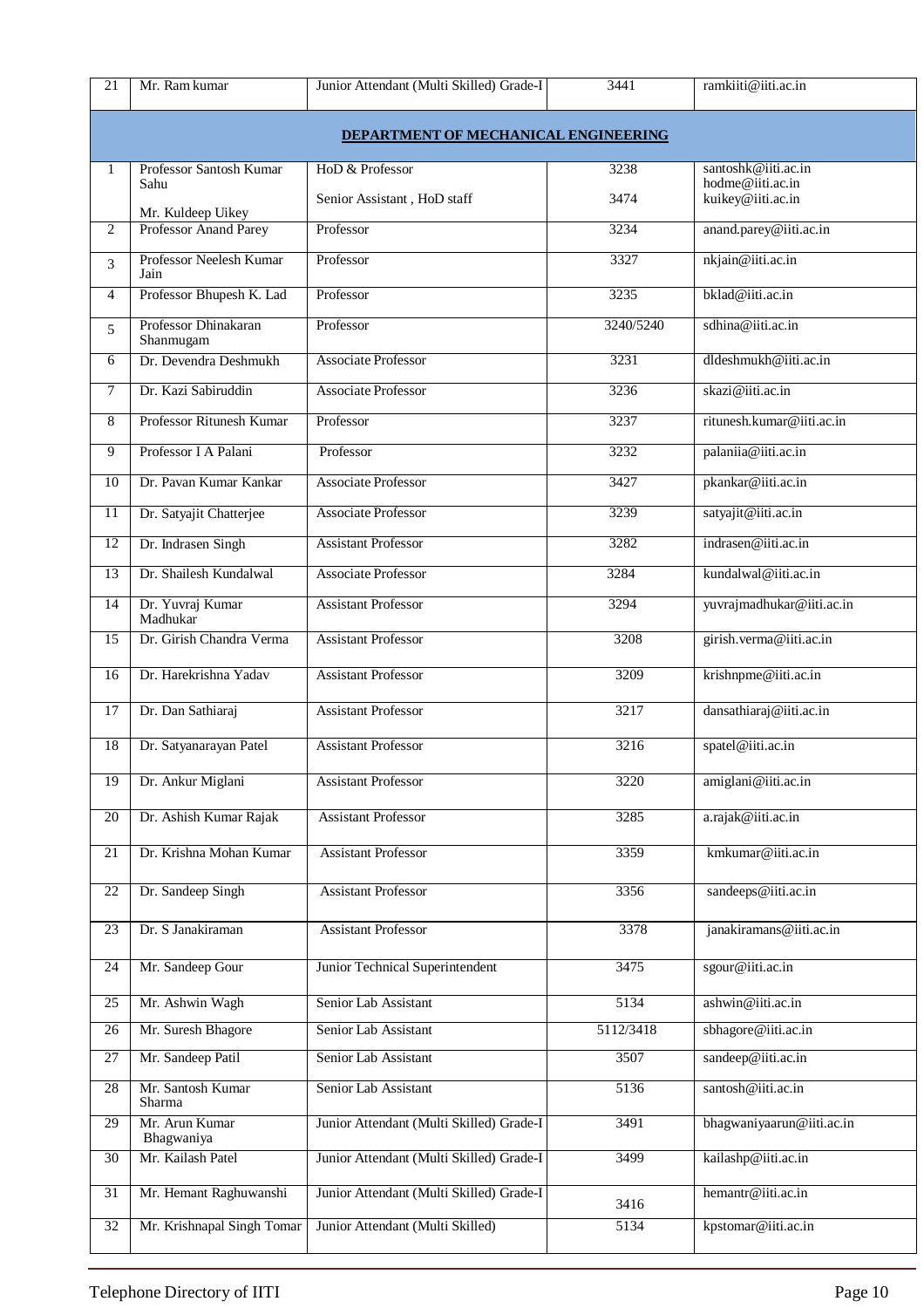| DEPARTMENT OF CIVIL ENGINEERING |                                         |                                                           |                                       |                           |
|---------------------------------|-----------------------------------------|-----------------------------------------------------------|---------------------------------------|---------------------------|
| $\mathbf{1}$                    | Dr. Abhishek Rajput                     | HoD & Assistant Professor                                 | 3310/3188                             | abhishekrajput@iiti.ac.in |
|                                 |                                         |                                                           |                                       | hodce@iiti.ac.in          |
|                                 | Ms. Rinki Kukreja                       | Senior Assistant, HoD staff                               | 3477                                  | rinki@iiti.ac.in          |
| 2                               | Professor Sandeep<br>Chaudhary          | Professor                                                 | 3256                                  | schaudhary@iiti.ac.in     |
| 3                               | Professor Manish Kumar<br>Goyal         | Professor                                                 | 3288                                  | mkgoyal@iiti.ac.in        |
| 4                               | Professor Neelima Satyam<br>Devarakonda | Professor                                                 | 3290                                  | neelima.satyam@iiti.ac.in |
| 5                               | Dr. Mohd. Farooq Azam                   | <b>Assistant Professor</b>                                | 3289                                  | farooqazam@iiti.ac.in     |
| 6                               | Dr. Lalit Borana                        | <b>Assistant Professor</b>                                | 3286                                  | lalitborana@iiti.ac.in    |
| $\tau$                          | Dr. Saikat Sarkar                       | <b>Assistant Professor</b>                                | 3309                                  | saikat@iiti.ac.in         |
| 8                               | Dr. Kaustav Bakshi                      | <b>Assistant Professor</b>                                | 3233                                  | kaustav.bakshi@iiti.ac.in |
| 9                               | Dr. Guru Prakash                        | <b>Assistant Professor</b>                                | 3215                                  | guruprakash@iiti.ac.in    |
| 10                              | Dr. Priyansh Singh                      | <b>Assistant Professor</b>                                | 3362                                  | priyansh@iiti.ac.in       |
| 11                              | Dr. Gourab Sil                          | Assistant Professor                                       | 3360                                  | gourabs@iiti.ac.in        |
| 12                              | Dr. Ashootosh Sakharam                  | <b>Assistant Professor</b>                                | 3257                                  | as_mandpe@iiti.ac.in      |
| 13                              | Mandpe<br>Dr. Mayur Shirish Jain        | <b>Assistant Professor</b>                                | 3384                                  | mayur.jain@iiti.ac.in     |
| $\overline{14}$                 | Dr. Priyank Jagjivan Sharma             | <b>Assistant Professor</b>                                | 3382                                  | priyanksharma@iiti.ac.in  |
| 15                              | Mr. Pranjal Shrimali                    | Junior Attendant (Multi Skilled)                          | 5107                                  | pshrimali@iiti.ac.in      |
| 16                              | Mr. Ajay Malviya                        | Junior Assistant                                          | 3412                                  | amalviya@iiti.ac.in       |
|                                 | Mr. Amit Jadhav                         | Junior Assistant                                          | 3411                                  | jadhavamit@iiti.ac.in     |
|                                 |                                         |                                                           |                                       |                           |
| 17                              |                                         |                                                           |                                       |                           |
| SI.<br>No.                      | <b>Name</b>                             | <b>Designation/Office</b>                                 | <b>Extension No.</b><br>(R-Residence) | <b>Email-id</b>           |
|                                 |                                         | DEPARTMENT OF METALLURGY ENGINEERING AND MATERIAL SCIENCE |                                       |                           |
| 1                               | Dr. Vinod Kumar                         | HoD & Associate Professor                                 | 3255/3251                             | vkt@iiti.ac.in            |
|                                 |                                         |                                                           |                                       | hodmems@iiti.ac.in        |
|                                 | Mr. Brajesh Dwivedi                     | Senior Assistant, HoD staff                               | 3478                                  | brajeshd@iiti.ac.in       |
| 2                               | Dr. Rupesh Shivaji Devan                | <b>Associate Professor</b>                                | 3244                                  | rupesh@iiti.ac.in         |
| 3                               | Dr. Santosh Sattappa<br>Hosmani         | <b>Associate Professor</b>                                | 3243                                  | sshosmani@iiti.ac.in      |
| 4                               | Professor. Parasharam M.<br>Shirage     | Professor                                                 | 3330                                  | pmshirage@iiti.ac.in      |
| 5                               | Dr. Sumanta Samal                       | <b>Assistant Professor</b>                                | 3252                                  | sumanta@iiti.ac.in        |
| 6                               | Dr. Mrigendra Dubey                     | Associate Professor                                       | 3258                                  | mdubey@iiti.ac.in         |
| 7                               | Dr. Jayaprakash<br>Murugesan            | <b>Assistant Professor</b>                                | 3279                                  | jayaprakash@iiti.ac.in    |
| 8                               | Dr. Eswara Prasad Korimilli             | <b>Assistant Professor</b>                                | 3280/5102                             | eswar@iiti.ac.in          |
| 9                               | Dr. Ajay Kumar Kushwaha                 | <b>Assistant Professor</b>                                | 3250/5111                             | ajaykk@iiti.ac.in         |
| 10                              | Dr. Dhirendra Kumar<br>Rai              | <b>Assistant Professor</b>                                | 3278                                  | dkrai@iiti.ac.in          |
| 11                              | Dr. Abhijit Ghosh                       | <b>Assistant Professor</b>                                | 3287/5101                             | aghosh@iiti.ac.in         |
| 12                              | Dr. Hemant Borkar                       | <b>Assistant Professor</b>                                | 3295                                  | h.borkar@iiti.ac.in       |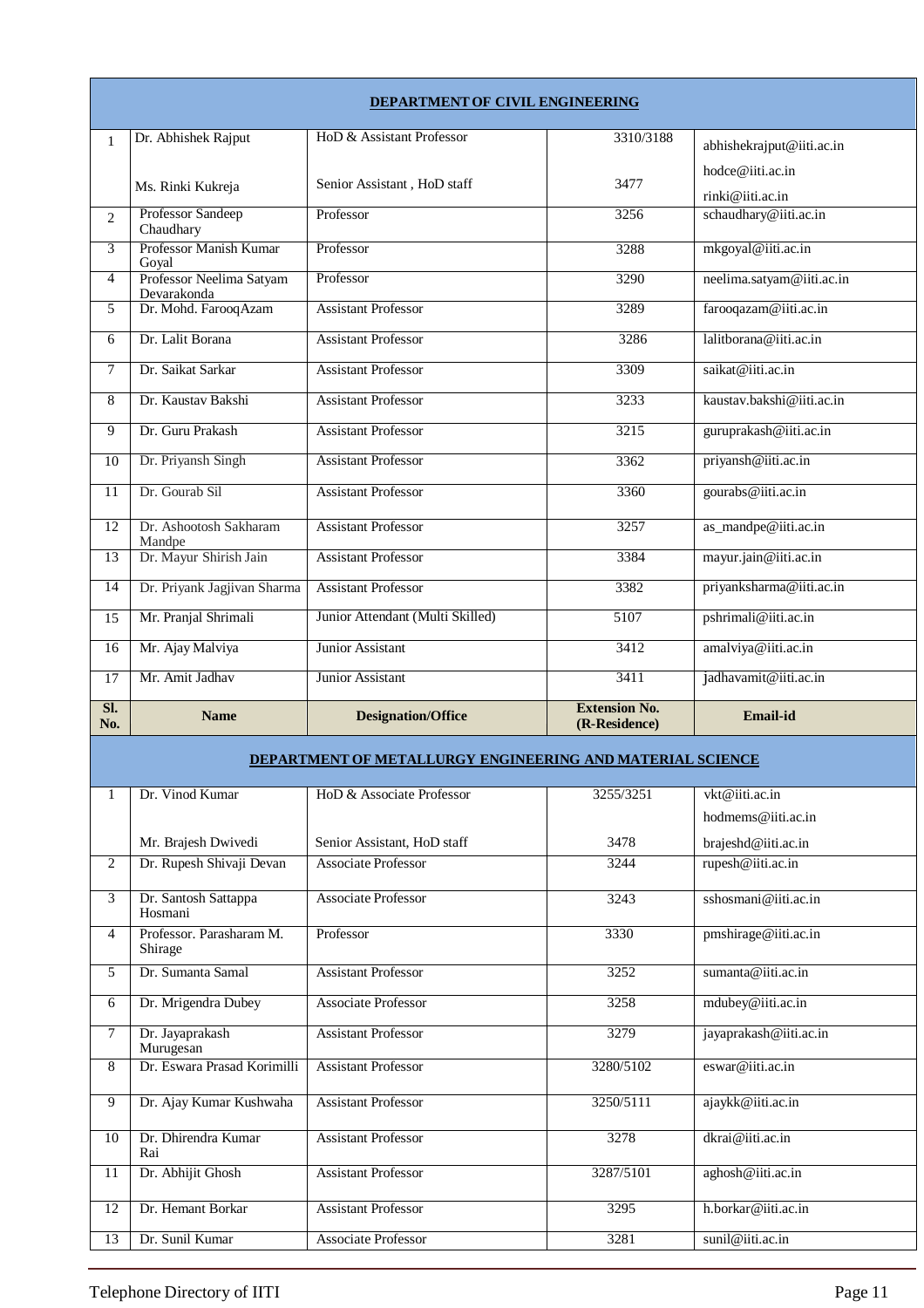| 14 | Dr. Ram Sajeevan Maurya      | <b>Assistant Professor</b>               | 3202 | ramsajeevan@iiti.ac.in |
|----|------------------------------|------------------------------------------|------|------------------------|
| 15 | Dr. Dudekula Althaf<br>Basha | <b>Assistant Professor</b>               | 3516 | bashada@iiti.ac.in     |
| 16 | Mr. Kulbahadur Thapa         | Junior Attendant (Multi Skilled) Grade-I | 3478 | kthapa@iiti.ac.in      |
| 17 | Mr. Shubham Verma            | Junior Attendant (Multi Skilled)         | 3576 | shubhamv@iiti.ac.in    |
| 18 | Mr. Mayur Dhake              | Junior superintendent                    | 3501 | dhakemayur@iiti.ac.in  |
| 19 | MEMS Lab WS-103              | $\overline{\phantom{0}}$                 | 5147 |                        |
| 20 | MEMS Lab WS-102              |                                          | 5146 |                        |
| 21 | <b>MEMS</b> Lab              |                                          | 3445 |                        |

## **DEPARTMENT OF BIOSCIENCES & BIOMEDICAL ENGINEERING**

|    | Professor Amit Kumar        | HoD & Professor                    | 3347              | amitk@iiti.ac.in          |
|----|-----------------------------|------------------------------------|-------------------|---------------------------|
|    |                             |                                    |                   | hodbsbe@iiti.ac.in        |
|    | Mr. Murphy Ganveer          | Senior Assistant , HoD staff       | 3579              | murphy@iiti.ac.in         |
| 2  | Dr. Avinash Sonawane        | Professor                          | 3357              | asonawane@iiti.ac.in      |
| 3  | Dr.Ganti S. Murthy          | Professor                          | 3212              | ganti.murthy@iiti.ac.in   |
| 4  | Professor. Prashant Kodgire | Professor                          | 3355              | pkodgire@iiti.ac.in       |
| 5  | Dr. Mirza Saqib Baig        | Associate Professor                | 3331              | $msh@$ iiti.ac.in         |
| 6  | Dr. Kiran Bala              | Associate Professor                | 3266              | kiranb@iiti.ac.in         |
| 7  | Dr. Sharad Gupta            | <b>Associate Professor</b>         | 3222              | shgupta@iiti.ac.in        |
| 8  | Dr. Hem Chandra Jha         | <b>Associate Professor</b>         | 3263              | hemcjha@iiti.ac.in        |
| 9  | Dr. Parimal Kar             | <b>Associate Professor</b>         | 3261              | parimal@iiti.ac.in        |
| 10 | Dr. Abhijeet Joshi          | <b>Associate Professor</b>         | 3344              | abhijeet.joshi@iiti.ac.in |
| 11 | Dr. Sunil Kumar Boda        | <b>Assistant Professor Grade-I</b> | $\qquad \qquad -$ | sunilboda@iiti.ac.in      |
| 12 | Mr. Gaurav Singh            | Junior Technical Superintendent    | 3500              | gauravsingh@iiti.ac.in    |
| 13 | Msc Lab                     | <b>BSBE Lab</b>                    | 5109              |                           |

## **SCHOOL OF HUMANITIES AND SOCIAL SCIENCES**

|        | Professor Nirmala Menon | HoS & Professor             | 3322 | $n$ menon@iiti.ac.in      |
|--------|-------------------------|-----------------------------|------|---------------------------|
|        |                         |                             |      | hosh@iiti.ac.in           |
|        | Mr. Goraksh Soni        | Junior Assistant, HoD staff | 3589 | shssoffice@iiti.ac.in     |
| 2      | Dr. C. Upendra          | <b>Associate Professor</b>  | 3259 | upendra@iiti.ac.in        |
|        |                         |                             |      |                           |
| 3      | Dr. Sanjram Premjit     | <b>Associate Professor</b>  | 5116 | sanjrampk@iiti.ac.in      |
|        |                         |                             |      |                           |
| 4      | Professor Pritee Sharma | Professor                   | 3325 | psharma@iiti.ac.in        |
|        |                         |                             |      |                           |
| 5      | Professor Ruchi Sharma  | Professor                   | 3587 | ruchi@iiti.ac.in          |
|        |                         |                             |      |                           |
| 6      | Dr. Akshaya Kumar       | <b>Assistant Professor</b>  | 3293 | akshaya.kumar@iiti.ac.in  |
|        |                         |                             |      |                           |
| $\tau$ | Dr. Shomik Dasgupta     | <b>Assistant Professor</b>  | 3296 | shomikdasgupta@iiti.ac.in |
|        |                         |                             |      |                           |
| 8      | Dr. Ananya Ghoshal      | <b>Assistant Professor</b>  | 3297 | aghoshal@iiti.ac.in       |
|        |                         |                             |      |                           |
| 9      | Dr. Neeraj Mishra       | <b>Assistant Professor</b>  | 3323 | nmishra@iiti.ac.in        |
|        |                         |                             |      |                           |
| 10     | Dr. Ashok Kumar         | <b>Assistant Professor</b>  | 3585 | ashokmocherla@iiti.ac.in  |
|        | Mocherla                |                             |      |                           |
| 11     | Dr. Kalandi C Pradhan   | <b>Assistant Professor</b>  | 3502 | kcpradhan@iiti.ac.in      |
|        |                         |                             |      |                           |
|        |                         |                             |      |                           |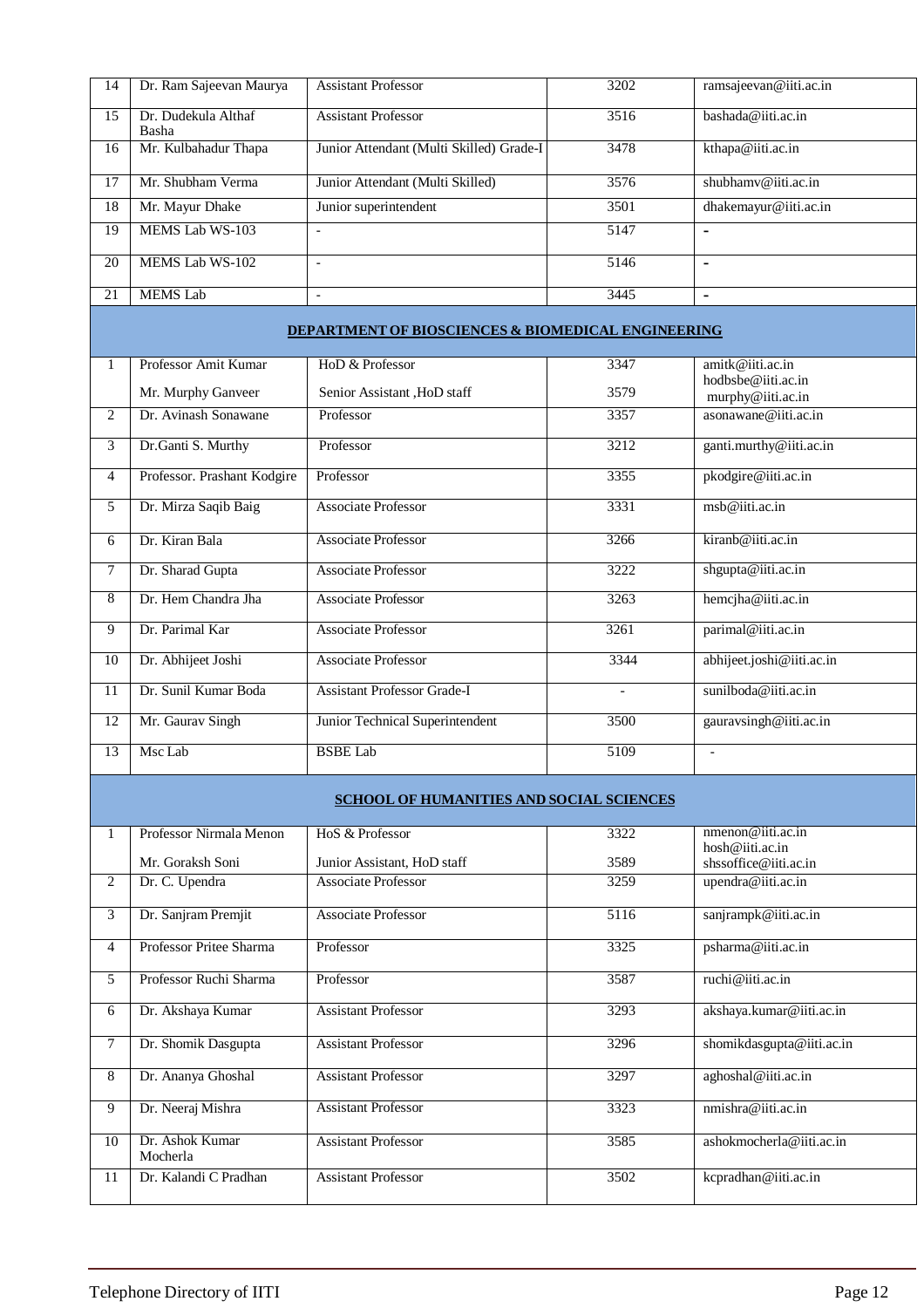| SI.<br>No. | <b>Name</b>                    | <b>Designation/Office</b>             | <b>Extension No.</b><br>(R-Residence) | <b>Email-id</b>          |
|------------|--------------------------------|---------------------------------------|---------------------------------------|--------------------------|
| 18         | HSS Lab POD 1C Room-<br>301    | $\overline{\phantom{a}}$              | 3568                                  | $\blacksquare$           |
| 17         | HSS Lab POD 1C Room-<br>202A   |                                       | 3569                                  | -                        |
| 16         | Dr. Thapasya J                 | <b>Assistant Professor</b>            | $\overline{\phantom{0}}$              | thapasya@iiti.ac.in      |
| 15         | Dr. Kedarmal<br>Verma          | <b>Assistant Professor</b>            | 3452                                  | kverma@iiti.ac.in        |
| 14         | Dr. Aratrika Das               | <b>Assistant Professor</b>            | $\qquad \qquad$                       | aratrika@iiti.ac.in      |
| 13         | Dr. Mohanasundari<br>Thangavel | <b>Assistant Professor</b>            | 3367                                  | mohana@iiti.ac.in        |
| 12         | Dr. Sanchita Verma             | <b>Assistant Professor (Visiting)</b> |                                       | sanchitaverma@iiti.ac.in |

## **DEPARTMENTOF ASTRONOMY, ASTROPHYSICS AND SPACE ENGINEERING**

|    | Professor Abhirup Datta      | HoD & Professor                     | 3545      | abhirup.datta@iiti.ac.in.<br>hodastronomy@iiti.ac.in |
|----|------------------------------|-------------------------------------|-----------|------------------------------------------------------|
|    | Mr. Swapnil Sankhe           | Senior Assistant, HoD staff         | 3429      | swapnilsds@iiti.ac.in                                |
| 2  | Dr. Siddharth Malu           | <b>Associate Professor</b>          | 3299      | siddharth@iiti.ac.in                                 |
| 3  | Dr. Bhargav Pradeep Vaidya   | <b>Assistant Professor</b>          | 3254      | bvaidya@iiti.ac.in                                   |
| 4  | Dr. Suman Majumdar           | <b>Assistant Professor</b>          | 3304      | suman.majumdar@iiti.ac.in                            |
| 5  | Dr. Saurabh Das              | <b>Assistant Professor</b>          | 3306/5105 | saurabh.das@iiti.ac.in                               |
| 6  | Dr. Manoneeta<br>Chakraborty | <b>Assistant Professor</b>          | 3358      | manoneeta@iiti.ac.in                                 |
| 7  | Dr. Amit Shukla              | <b>Assistant Professor</b>          | 3213      | Amit.shukla@iiti.ac.in                               |
| 8  | Dr. Hari B. Hablani          | <b>Visiting Professor</b>           | 3429      | hbhablani@iiti.ac.in                                 |
| 9  | Dr. Rajkumar Hajra           | Ramanujan Fellow                    | 3214      | rhajra@iiti.ac.in                                    |
| 10 | Dr. Anjali Rao               | <b>DST</b> Inspire Faculty          | 3214      | anjalirao@iiti.ac.in                                 |
| 11 | Dr. Narendra Nath Patra      | <b>Assistant Professor</b>          | 3385      | naren@iiti.ac.in                                     |
| 12 | Dr. Unmesh Khati             | <b>Assistant Professor Grade-II</b> | 3386      | unmesh.khati@iiti.ac.in                              |
| 13 | Ms. Riyanka Sharma           | Junior Attendant (Multi Skilled)    | 3575      | riyankasharma@iiti.ac.in                             |
| 14 | Mr. Abhijeet Dutta           | Junior Lab Assistant                | 3496      | abhijeetdutta@iiti.ac.in                             |

## **DEPARTMENTOF CHEMISTRY**

|   | Professor Biswarup Pathak              | HoD & Professor             | 3348 | biswarup@iiti.ac.in                            |
|---|----------------------------------------|-----------------------------|------|------------------------------------------------|
|   | Mr. Manish Kushwaha                    | Senior Assistant, HoD staff | 3340 | hodchemistry@iiti.ac.in<br>mkushwaha@iii.ac.in |
| 2 | Professor Rajneesh Misra               | Professor                   | 3338 | rajneeshmisra@iiti.ac.in                       |
| 3 | <b>Professor Suman</b><br>Mukhopadhyay | Professor                   | 3328 | suman@iiti.ac.in                               |
| 4 | Dr. Tushar Kanti<br>Mukherjee          | <b>Associate Professor</b>  | 3352 | tusharm@iiti.ac.in                             |
| 5 | Dr. Anjan Chakraborty                  | <b>Associate Professor</b>  | 3349 | anjanc@iiti.ac.in                              |
| 6 | Professor Apurba Kumar Das             | Professor                   | 3353 | apurba.das@iiti.ac.in                          |
|   | Dr. Amrendra K. Singh                  | Associate t Professor       | 3185 | aks@iiti.ac.in                                 |
| 8 | Dr. Shaikh M. Mobin                    | <b>Associate Professor</b>  | 3336 | xray@iiti.ac.in                                |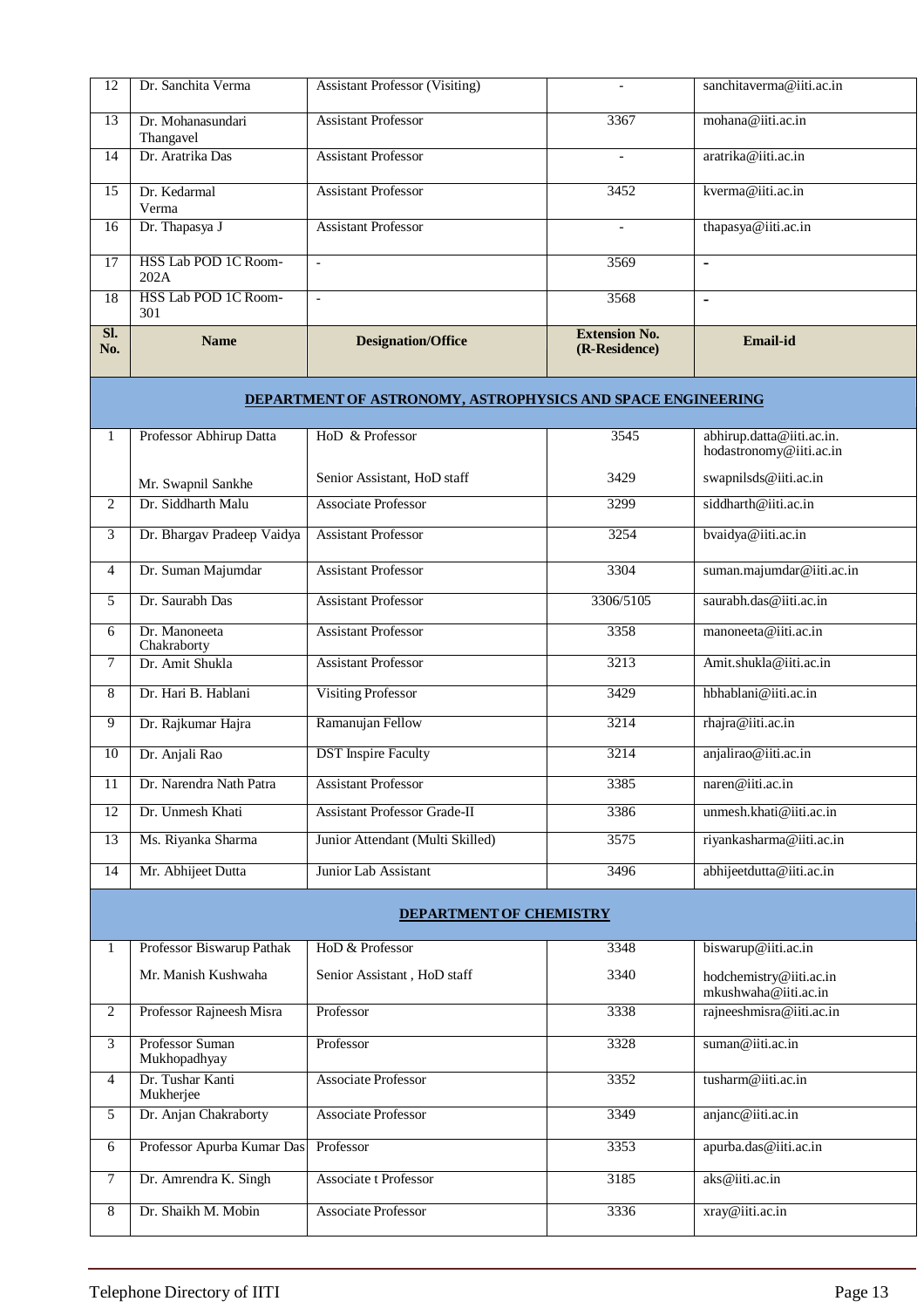| 9               | Professor Sampak Samanta               | Professor                                | 3337      | sampaks@iiti.ac.in                             |
|-----------------|----------------------------------------|------------------------------------------|-----------|------------------------------------------------|
| 10              | Professor Sanjay K. Singh              | Professor                                | 3350      | sksingh@iiti.ac.in                             |
| 11              | Dr. Satya Bulusu                       | Associate Professor                      | 3354      | sbulusu@iiti.ac.in                             |
| 12              | Dr. Chelvam Venkatesh                  | <b>Associate Professor</b>               | 3343      | $cvenkat@$ iiti.ac.in                          |
| 13              | Dr. Abhinav<br>Raghuvanshi             | <b>Assistant Professor</b>               | 3345      | r.abhinav@iiti.ac.in                           |
| 14              | Dr. Tridib K. Sarma                    | <b>Associate Professor</b>               | 3351      | tridib@iiti.ac.in                              |
| 15              | Dr. Dipak Kumar Roy                    | <b>Assistant Professor</b>               | 3335      | dipak.roy@iiti.ac.in                           |
| 16              | Dr. Selvakumar Sermadurai              | <b>Assistant Professor</b>               | 3219      | selva@iiti.ac.in                               |
| 17              | Dr. Umesh Kshirsagar                   | <b>Assistant Professor</b>               | 3218      | uakshirsagar@iiti.ac.in                        |
| 18              | Mr. P. K. Parthiban                    | <b>Technical Superintendent</b>          | 3415      | parthigb@iiti.ac.in                            |
| 19              | Ms. Vinita Kothari                     | Senior Lab Assistant                     | 3340      | vinitak@iiti.ac.in                             |
| 20              | Mr. Rameshwar Dohare                   | Junior Attendant (Multi Skilled) Grade-I | 3340      | rameshward@iiti.ac.in                          |
|                 |                                        | <b>DEPARTMENT OF PHYSICS</b>             |           |                                                |
| $\mathbf{1}$    | Dr. Pankaj R. Sagdeo                   | HoD & Associate Professor                | 3317/5108 | prs@11t1.ac.1n                                 |
|                 | Mr. Sunny Namdev                       | Senior Assistant, HoD Staff              | 3417      | hodphysics@iiti.ac.in<br>phy_office@iiti.ac.in |
| 2               | Professor Subhendu Rakshit             | Professor                                | 3137      | sunnynamdev@iiti.ac.in<br>rakshit@iiti.ac.in   |
| 3               | Professor Sarika Jalan                 | Professor                                | 3302      | sarika@iiti.ac.in                              |
|                 | Professor Krushna R.                   | Professor                                | 3318      |                                                |
| 4               | Mavani                                 |                                          |           | krushna@iiti.ac.in                             |
| 5               | Dr. Manavendra Mahato                  | <b>Associate Professor</b>               | 3201      | manav@iiti.ac.in                               |
| 6               | Professor Preeti Anand<br><b>Bhobe</b> | Professor                                | 3316      | pbhobe@iiti.ac.in                              |
| 7               | Dr. Raghunath Sahoo                    | <b>Associate Professor</b>               | 3329      | raghunath@iiti.ac.in                           |
| 8               | Professor Rajesh Kumar                 | Professor                                | 3313      | rajeshkumar@iiti.ac.in                         |
| $\overline{9}$  | Professor Sudeshna<br>Chattopadhyay    | Professor                                | 3260      | sudeshna@iiti.ac.in                            |
| 10              | Dr. Ankhi Roy                          | Associate Professor                      | 3314      | ankhi@iiti.ac.in                               |
| $\overline{11}$ | Dr. Somaditya Sen                      | <b>Associate Professor</b>               | 3324      | sens@iiti.ac.in                                |
| 12              | Dr. Srimanta Pakhira                   | <b>Assistant Professor</b>               | 3298/3210 | spakhira@iiti.ac.in                            |
| 13              | Dr. Dipankar Das                       | <b>Assistant Professor</b>               | 3204      | d.das@iiti.ac.in                               |
| 14              | Dr. Debajyoti Sarkar                   | <b>Assistant Professor</b>               | 3211      | dsarkar@iiti.ac.in                             |
| 15              | Dr. Alestin Mawrie                     | <b>Assistant Professor</b>               | 3458      | amawrie@iiti.ac.in                             |
| 16              | Mr. Nitin Upadhyay                     | Senior Lab Assistant                     | 3406      | nitinu@iiti.ac.in                              |
| $\overline{17}$ | M.Sc. Lab                              | Physics Lab                              | 5125      | $\blacksquare$                                 |
| 18              | Mr. Prashant Gupta (B. Tech.<br>Lab)   | Physics Lab                              | 3380      | prashantgupta@iiti.ac.in                       |
|                 |                                        | DEPARTMENT OF MATHEMATICS                |           |                                                |
| 1               | Dr. Niraj Kumar Shukla                 | HoD & Associate Professor                | 3229      | nirajshukla@iiti.ac.in<br>hodmaths@iiti.ac.in  |
|                 | Mr. JitendraVerma                      | Junior Attendant (Multi Skilled) Grade-I | 3480      | vermaj@iiti.ac.in                              |
| $\overline{c}$  | Professor Swadesh Kumar                | HoD staff<br>Professor                   | 3544      | swadesh@iiti.ac.in                             |

Sahoo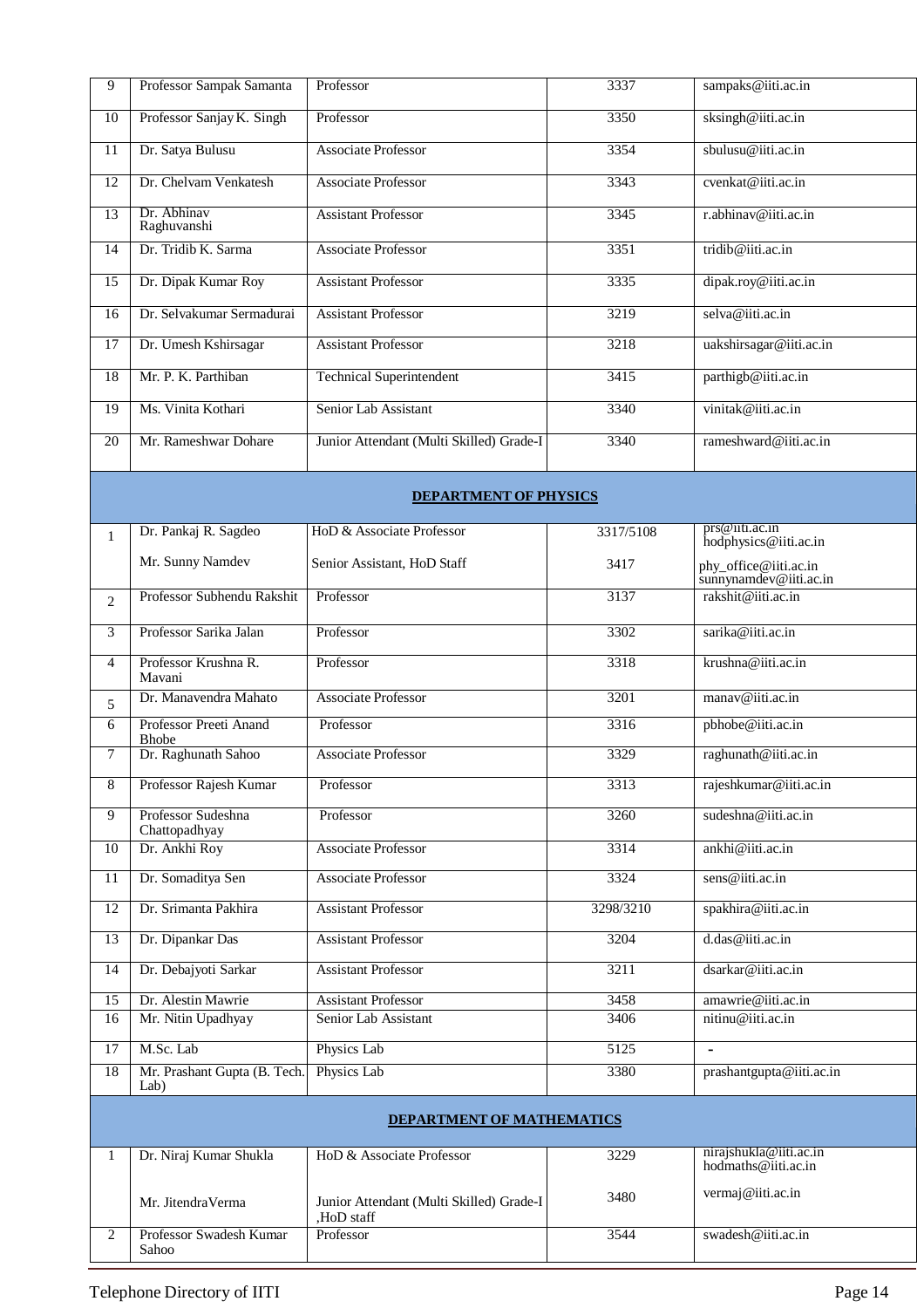| 3<br>4                                | Dr. Antony Vijesh<br>Professor Sk. Safique Ahmad | <b>Associate Professor</b><br>Professor                 | 3320<br>3321         | vijesh@iiti.ac.in<br>safique@iiti.ac.in |  |  |  |  |
|---------------------------------------|--------------------------------------------------|---------------------------------------------------------|----------------------|-----------------------------------------|--|--|--|--|
| 5                                     | Dr. Md. Aquil Khan                               | Associate Professor                                     | 3230                 | aquilk@iiti.ac.in                       |  |  |  |  |
| 6                                     | Dr. M. Tanveer                                   | <b>Associate Professor</b>                              | 3277                 | mtanveer@iiti.ac.in                     |  |  |  |  |
| 7                                     | Dr. Ashisha Kumar                                | <b>Assistant Professor</b>                              | 3326                 | akumar@iiti.ac.in                       |  |  |  |  |
| 8                                     | Dr. Vijay Kumar Sohani                           | <b>Assistant Professor</b>                              | 3227                 | vsohani@iiti.ac.in                      |  |  |  |  |
| 9                                     | Dr. Anand Parkash                                | <b>Assistant Professor</b>                              | 3228                 | anandparkash@iiti.ac.in                 |  |  |  |  |
| 10                                    | Dr. Sanjeev Singh                                | <b>Assistant Professor</b>                              | 3283                 | snjvsngh@iiti.ac.in                     |  |  |  |  |
| 11                                    | Dr. Bapan Ghosh                                  | <b>Assistant Professor</b>                              | 3207                 | keshab.bapan@iiti.ac.in                 |  |  |  |  |
| $\overline{12}$                       | Dr. Santanu Manna                                | <b>Assistant Professor</b>                              | 3319/5319            | santanu@iiti.ac.in                      |  |  |  |  |
| 13                                    | Dr. Vinay Kumar Gupta                            | <b>Assistant Professor</b>                              | 3206                 | vkg@iiti.ac.in                          |  |  |  |  |
| 14                                    | Dr. Bibekananda Maji                             | <b>Assistant Professor</b>                              | 3205                 | bibekanandamaji@iiti.ac.in              |  |  |  |  |
| 15                                    | Dr. Charitha Cherugondi                          | <b>Assistant Professor</b>                              | 3528                 | charithac@iiti.ac.in                    |  |  |  |  |
| 16                                    | Dr. Mohd Arshad,                                 | <b>Assistant Professor</b>                              | 3221                 | arshad@iiti.ac.in                       |  |  |  |  |
| SI.<br>No.                            | <b>Name</b>                                      | <b>Designation/Office</b>                               | <b>Extension No.</b> | Email-id                                |  |  |  |  |
| <b>CENTRAL WORKSHOP</b>               |                                                  |                                                         |                      |                                         |  |  |  |  |
| 1                                     | Dr. Dan Sathiaraj                                | Faculty In-Charge                                       | 3389                 | workshopincharge@iiti.ac.in             |  |  |  |  |
| $\overline{c}$                        | Dr. Anand Petare                                 | <b>Assistant Workshop Superintendent</b>                | 3560                 | acpetare@iiti.ac.in                     |  |  |  |  |
| <b>INTERNATIONAL RELATIONS OFFICE</b> |                                                  |                                                         |                      |                                         |  |  |  |  |
|                                       |                                                  |                                                         |                      |                                         |  |  |  |  |
| 1                                     | Mr. Suresh Chandra Thakur                        | <b>Assistant Registrar International</b><br>Relations   | 3547                 | aroutreach@iiti.ac.in                   |  |  |  |  |
| $\overline{c}$                        | Mr. Rajan Thomas                                 | <b>Assistant Registrar International</b>                | 3112                 | ariao@iiti.ac.in                        |  |  |  |  |
| 3                                     | Ms. Shagufta Rahim                               | Relations<br>Section Officer (MoUs of International     | 3109                 | shagufta@iiti.ac.in                     |  |  |  |  |
| 4                                     | Mr. Vinay Kumar                                  | and Research & Development)<br>Manager (Office of DoIA) | 3479                 | vinaykumar@iiti.ac.in                   |  |  |  |  |
| 5                                     | Ms. Riyanka Sharma                               | Junior Attendant (Multi Skilled)                        | 3573                 | riyankasharma@iiti.ac.in                |  |  |  |  |
|                                       |                                                  | <b>ALUMNI AND CORPORATE RELATIONS OFFICE</b>            |                      |                                         |  |  |  |  |
| 1                                     | Mr. Pradeep Agarwal                              | Joint Registrar Alumni and Corporate<br>Relations       | 3481                 | jrrg@iiti.ac.in                         |  |  |  |  |
| 2                                     | Dr. Partha Pratim Chattaraj                      | Alumni and Industry Liaisoning Officer                  | 3383                 | ailo@iiti.ac.in                         |  |  |  |  |
| 3                                     | Ms. Jaya Vakade                                  | Section Officer (Office of DoACR)                       | 3122                 | dorgoffice@iiti.ac.in                   |  |  |  |  |
| 4                                     | Mr. P. K. Parthiban                              | <b>Technical Superintendent</b>                         | 3381                 | parthigb@iiti.ac.in                     |  |  |  |  |
| SI.<br>No.                            | <b>Name</b>                                      | <b>Designation/Office</b>                               | <b>Extension No.</b> | Email-id                                |  |  |  |  |
|                                       |                                                  | <b>MECHANICAL ENGINEERING LAB</b>                       |                      |                                         |  |  |  |  |
| $\mathbf{1}$                          | Mr. Ashwin Wagh                                  | Senior Lab Assistant                                    | 3474                 | ashwin@iiti.ac.in                       |  |  |  |  |
| $\overline{2}$                        | Mr. Sandeep Gour                                 | Junior Technical Superintendent                         | 3475                 | sgour@iiti.ac.in                        |  |  |  |  |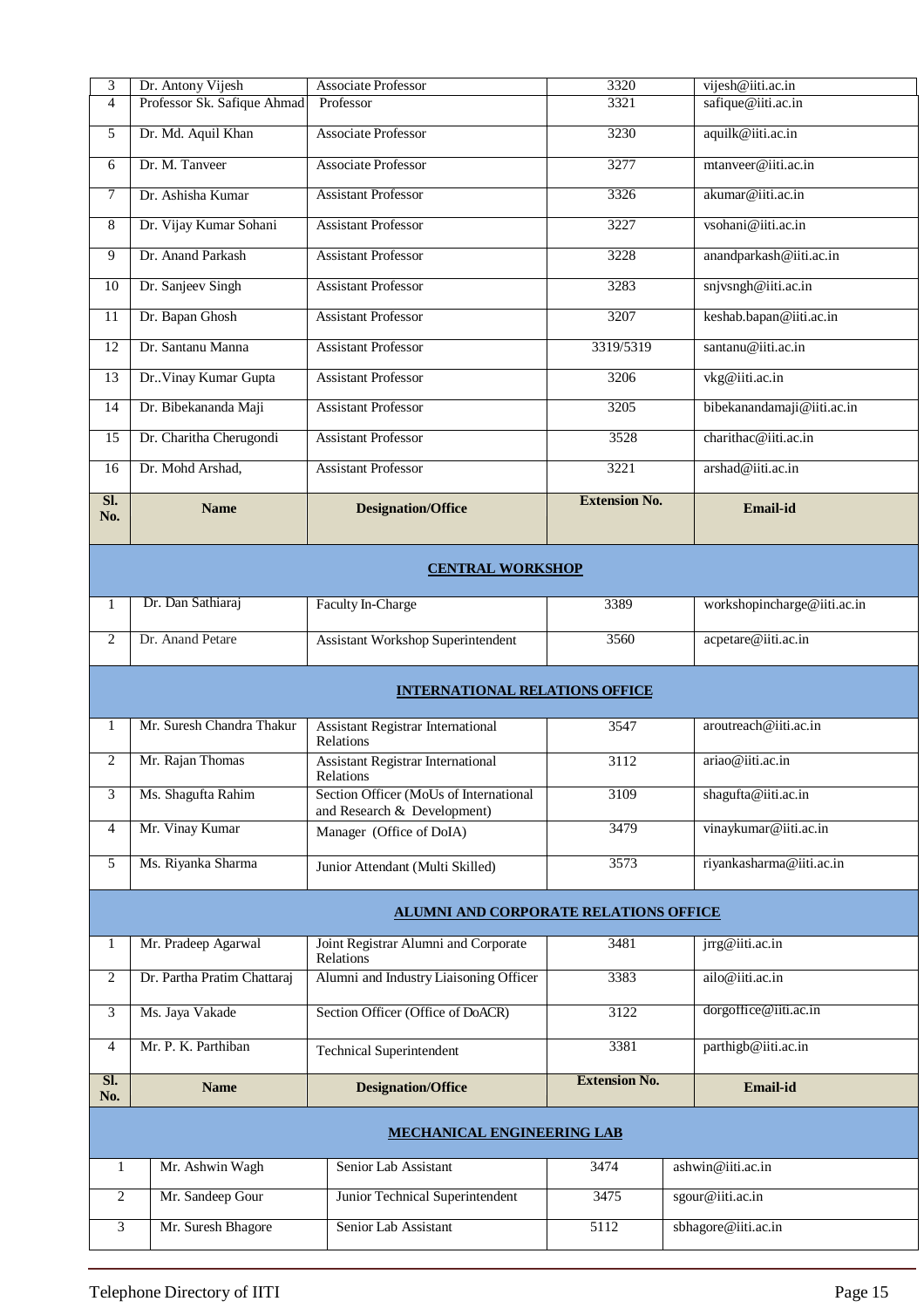| $\overline{4}$ | Mr. Sandeep Patil                                         | Senior Lab Assistant                        | 3507      | sandeep@iiti.ac.in        |  |  |  |  |
|----------------|-----------------------------------------------------------|---------------------------------------------|-----------|---------------------------|--|--|--|--|
| 5              | Mr. Santosh Kumar<br>Sharma                               | Senior Lab Assistant                        | 5136      | santosh@iiti.ac.in        |  |  |  |  |
| 6              | Mr. Arun Kumar<br>Bhagwaniya                              | Junior Attendant (Multi Skilled)<br>Grade-I | 3491      | bhagwaniyaarun@iiti.ac.in |  |  |  |  |
| 7              | CSE 1 A-105 (F/M Lab)                                     | <b>Scandium Building</b>                    | 3491      | $\mathbb{L}$              |  |  |  |  |
| 8              | <b>CSE1 A-101 A</b><br>(Metallography &<br>Tribology Lab) | <b>Scandium Building</b>                    | 5112      | $\overline{\phantom{a}}$  |  |  |  |  |
| 9              | <b>CSE 1B-102 B</b><br>(Solid Mechanics Lab)              | <b>Titanium Building</b>                    | 5124      | $\overline{\phantom{a}}$  |  |  |  |  |
| 10             | <b>CSE 1B-301</b><br>(Tribology Lab)                      | <b>Titanium Building</b>                    | 5121      | $\blacksquare$            |  |  |  |  |
|                |                                                           | <b>CSE LAB</b>                              |           |                           |  |  |  |  |
| $\mathbf{1}$   | Mr. Shailendra Verma                                      | Junior Technical Superintendent             | 3486      | shailendra@iiti.ac.in     |  |  |  |  |
| $\overline{2}$ | Mr. Jagat Singh                                           | Senior Lab Assistant                        | 3449      | jagat@iiti.ac.in          |  |  |  |  |
| 3              | Mr. Lalit Jain                                            | Senior Lab Assistant                        | 3487      | lalit@iiti.ac.in          |  |  |  |  |
| $\overline{4}$ | Ms. Priyanka Tayde                                        | Junior Lab Assistant                        | 3487      | priyanka.tayde@iiti.ac.in |  |  |  |  |
|                | <b>ELECTRICAL ENGINEERING LAB</b>                         |                                             |           |                           |  |  |  |  |
| $\mathbf{1}$   | Mr. Raghvendra<br>Hanswal                                 | Senior Lab Assistant                        | 3599      | raghvendra@iiti.ac.in     |  |  |  |  |
| 2              | Mr. Ravindra Chouhan                                      | Senior Lab Assistant                        | 5132      | cravindra@iiti.ac.in      |  |  |  |  |
| 3              | Mr. Ram kumar                                             | Junior Attendant (Multi Skilled)<br>Grade-I | 3441      | ramkiiti@iiti.ac.in       |  |  |  |  |
|                | <b>CHEMISTRY LAB</b>                                      |                                             |           |                           |  |  |  |  |
| $\mathbf{1}$   | Mr. P. K. Parthiban                                       | <b>Technical Superintendent</b>             | 3415      | parthigb@iiti.ac.in       |  |  |  |  |
| 2              | Mr. Manish Kushwaha                                       | Senior Lab Assistant                        | 3415/3340 | mkushwaha@iiti.ac.in      |  |  |  |  |
| 3              | Ms. Vinita Kothari                                        | Junior Lab Assistant                        | 3340      | vinitak@iiti.ac.in        |  |  |  |  |
| $\overline{4}$ | Mr. Rameshwar Dohare                                      | Junior Attendant (Multi Skilled)<br>Grade-I | 3340      | rameshward@iiti.ac.in     |  |  |  |  |
|                | <b>SIC LAB</b>                                            |                                             |           |                           |  |  |  |  |
| 1              | Prof. Suman<br>Mukhopadhyay                               | Head, SIC                                   | 3328      | head-sic@iiti.ac.in       |  |  |  |  |
| $\overline{2}$ | Mr. Saroj Kumar Mallick                                   | <b>Executive Engineer (Electrical)</b>      | 3492      | saroj.mallick@iiti.ac.in  |  |  |  |  |
| 3              | Mr. Ghanashyam<br>Bhavsar                                 | <b>Technical Superintendent</b>             | 3543      | ghanashyam@iiti.ac.in     |  |  |  |  |
| $\overline{4}$ | Mr. Kinny Yogesh Pandey                                   | <b>Technical Superintendent</b>             | 3541      | kinny@iiti.ac.in          |  |  |  |  |
|                | <b>OTHER LABS</b>                                         |                                             |           |                           |  |  |  |  |
| 1              | Mr. Nitin Upadhyay                                        | Physics Lab                                 | 3406      | nitinu@iiti.ac.in         |  |  |  |  |
| $\overline{2}$ | <b>Astronomy Lab PHY 1</b><br><b>Block</b>                | $\overline{\phantom{a}}$                    | 3575      | $\overline{\phantom{a}}$  |  |  |  |  |
| 3              | Physics Lab                                               | $\overline{a}$                              | 5144      | $\blacksquare$            |  |  |  |  |
| $\overline{4}$ | WS-214                                                    | $\overline{\phantom{a}}$                    |           | $\overline{\phantom{a}}$  |  |  |  |  |
|                |                                                           |                                             |           |                           |  |  |  |  |